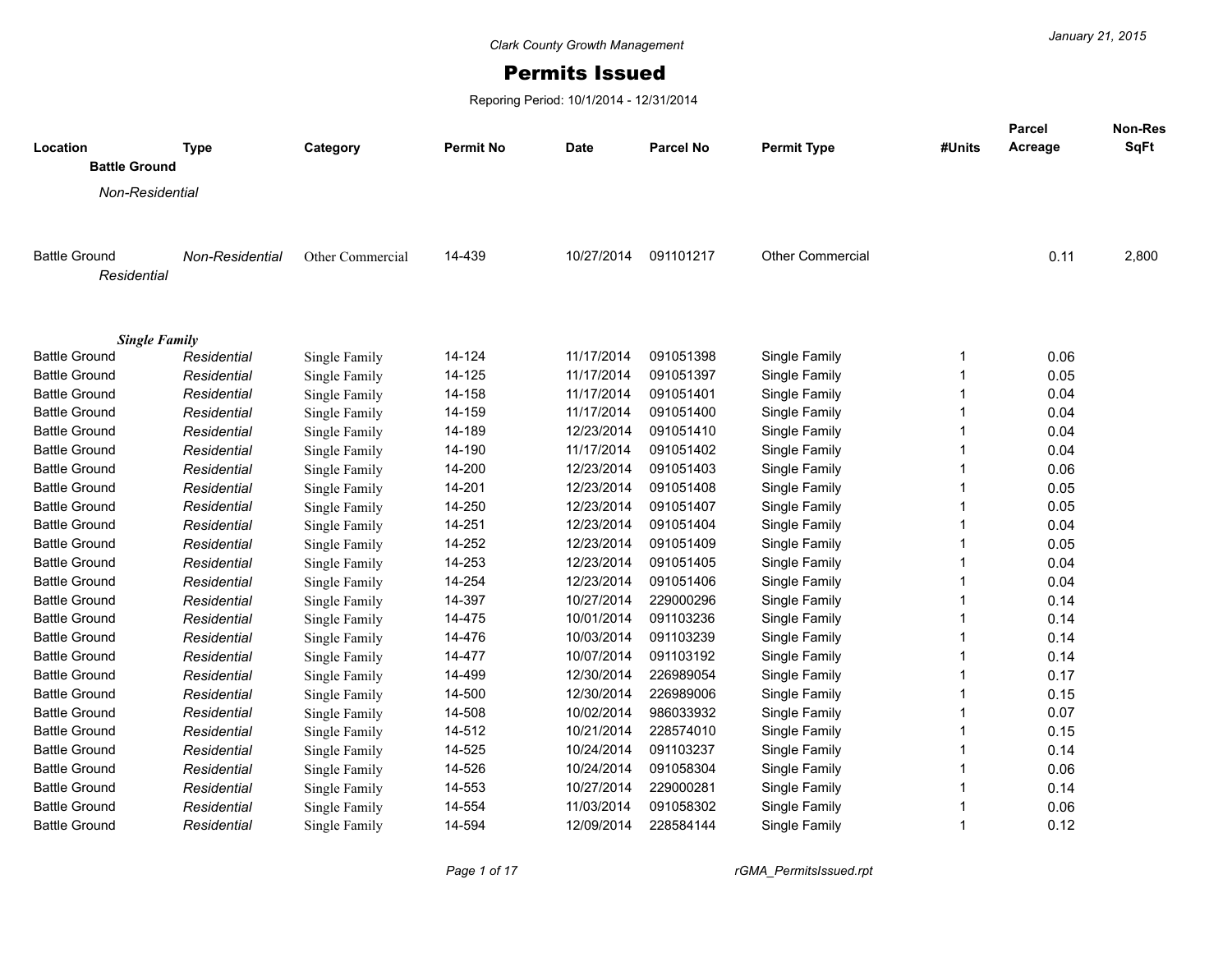| Location<br><b>Battle Ground</b>                 | <b>Type</b> | Category                       | <b>Permit No</b> | <b>Date</b> | <b>Parcel No</b> | <b>Permit Type</b>             | #Units | <b>Parcel</b><br>Acreage    | <b>Non-Res</b><br>SqFt |
|--------------------------------------------------|-------------|--------------------------------|------------------|-------------|------------------|--------------------------------|--------|-----------------------------|------------------------|
| Residential                                      |             |                                |                  |             |                  |                                |        |                             |                        |
| <b>Single Family</b><br><b>Battle Ground</b>     | Residential |                                | 14-623           | 12/29/2014  | 986033939        | Single Family                  |        | 0.06                        |                        |
| <b>Battle Ground</b>                             | Residential | Single Family<br>Single Family | 14-624           | 12/29/2014  | 986033940        | Single Family                  |        | 0.05                        |                        |
| <b>Battle Ground</b>                             | Residential | Single Family                  | 14-625           | 12/29/2014  | 986033941        | Single Family                  |        | 0.06                        |                        |
| <b>Battle Ground</b>                             | Residential | Single Family                  | 14-632           | 12/29/2014  | 986033219        | Single Family                  |        | 0.10                        |                        |
|                                                  |             |                                |                  |             |                  |                                | 30     | Total Single Family         |                        |
|                                                  |             |                                |                  |             |                  | <b>Battle Ground Sub Total</b> | 30     |                             | 2,800                  |
| <b>Battle Ground UGA</b>                         |             |                                |                  |             |                  |                                |        |                             |                        |
| Residential                                      |             |                                |                  |             |                  |                                |        |                             |                        |
| <b>Single Family</b><br><b>Battle Ground UGA</b> | Residential | Single Family                  | SFR2014-00635    | 10/03/2014  | 194218062        | Single Family                  |        | 1.01<br>Total Single Family |                        |
|                                                  |             |                                |                  |             |                  | Battle Ground UGA Sub Total    |        |                             | 0                      |
|                                                  |             |                                |                  |             |                  |                                |        |                             |                        |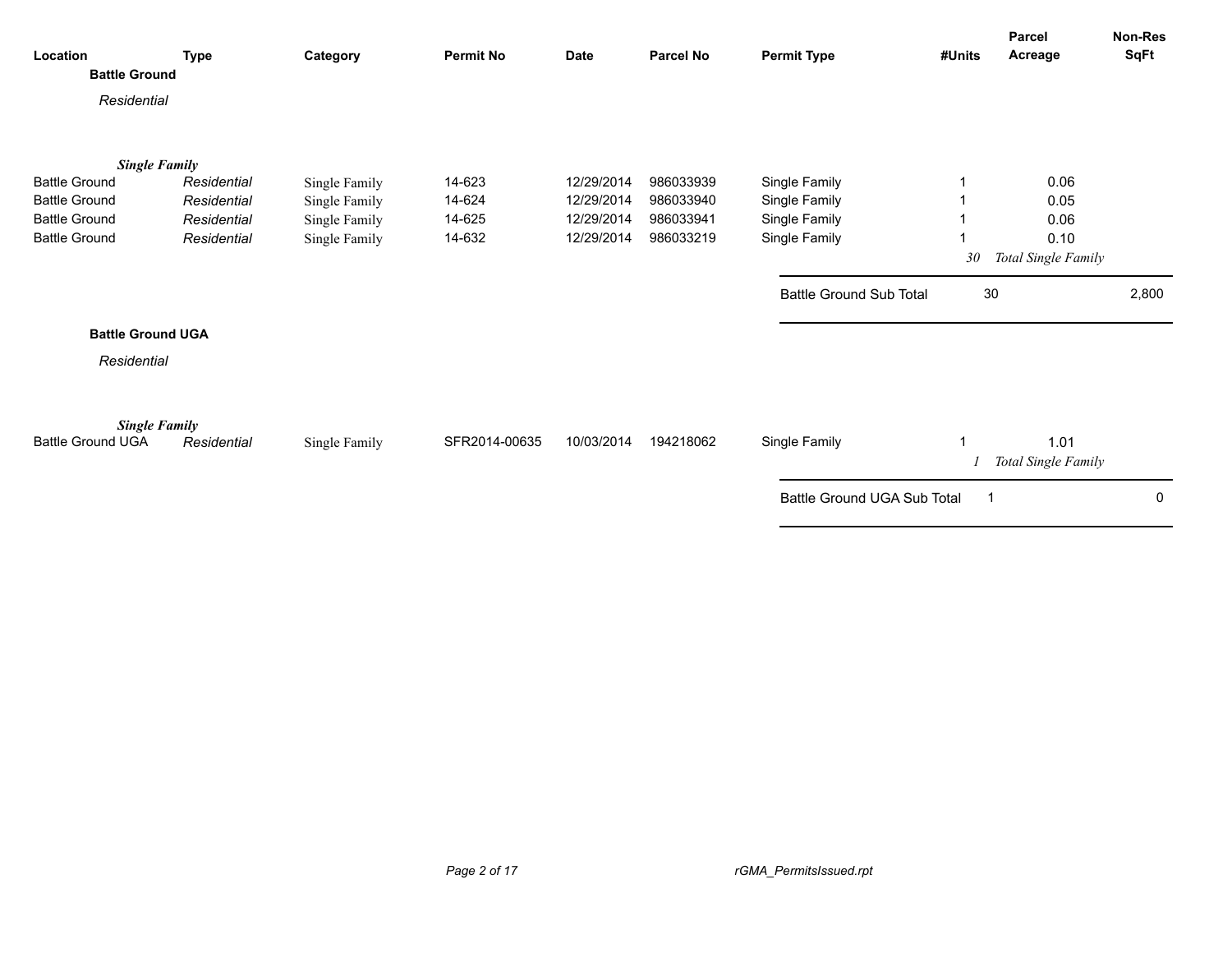| Location |                      | <b>Type</b>     | Category         | <b>Permit No</b> | <b>Date</b> | <b>Parcel No</b> | <b>Permit Type</b>      | #Units                  | Parcel<br>Acreage   | Non-Res<br>SqFt |
|----------|----------------------|-----------------|------------------|------------------|-------------|------------------|-------------------------|-------------------------|---------------------|-----------------|
|          | Camas                |                 |                  |                  |             |                  |                         |                         |                     |                 |
|          | Non-Residential      |                 |                  |                  |             |                  |                         |                         |                     |                 |
|          |                      |                 |                  |                  |             |                  |                         |                         |                     |                 |
| Camas    |                      | Non-Residential | Other Commercial | 14-00781         | 12/04/2014  | 176154000        | <b>Other Commercial</b> |                         | 5.25                | 87,500          |
|          | Residential          |                 |                  |                  |             |                  |                         |                         |                     |                 |
|          | <b>Single Family</b> |                 |                  |                  |             |                  |                         |                         |                     |                 |
| Camas    |                      | Residential     | Single Family    | 14-00648         | 10/01/2014  | 084154000        | Single Family           | $\mathbf 1$             | 0.16                |                 |
| Camas    |                      | Residential     | Single Family    | 14-00652         | 10/02/2014  | 986032413        | Single Family           | $\overline{1}$          | 0.09                |                 |
| Camas    |                      | Residential     | Single Family    | 14-00653         | 10/02/2014  | 986032414        | Single Family           | $\overline{1}$          | 0.09                |                 |
| Camas    |                      | Residential     | Single Family    | 14-00654         | 10/02/2014  | 986032415        | Single Family           |                         | 0.10                |                 |
| Camas    |                      | Residential     | Single Family    | 14-00660         | 10/06/2014  | 986031323        | Single Family           | 1                       | 0.18                |                 |
| Camas    |                      | Residential     | Single Family    | 14-00674         | 10/09/2014  | 092233090        | Single Family           | $\overline{1}$          | 0.29                |                 |
| Camas    |                      | Residential     | Single Family    | 14-00675         | 10/09/2014  | 986033051        | Single Family           | $\overline{1}$          | 0.18                |                 |
| Camas    |                      | Residential     | Single Family    | 14-00676         | 10/09/2014  | 986032419        | Single Family           | $\mathbf 1$             | 0.12                |                 |
| Camas    |                      | Residential     | Single Family    | 14-00677         | 10/09/2014  | 986032418        | Single Family           | $\overline{1}$          | 0.11                |                 |
| Camas    |                      | Residential     | Single Family    | 14-00678         | 10/09/2014  | 986032417        | Single Family           | $\mathbf{1}$            | 0.12                |                 |
| Camas    |                      | Residential     | Single Family    | 14-00686         | 10/15/2014  | 175967028        | Single Family           | $\overline{1}$          | 0.22                |                 |
| Camas    |                      | Residential     | Single Family    | 14-00690         | 10/16/2014  | 092232736        | Single Family           | $\overline{1}$          | 0.44                |                 |
| Camas    |                      | Residential     | Single Family    | 14-00692         | 10/17/2014  | 986032421        | Single Family           | $\mathbf 1$             | 0.11                |                 |
| Camas    |                      | Residential     | Single Family    | 14-00693         | 10/17/2014  | 986032420        | Single Family           | $\mathbf 1$             | 0.11                |                 |
| Camas    |                      | Residential     | Single Family    | 14-00694         | 10/17/2014  | 986032416        | Single Family           | $\overline{1}$          | 0.10                |                 |
| Camas    |                      | Residential     | Single Family    | 14-00703         | 10/22/2014  | 172956001        | Single Family           | $\overline{1}$          | 4.94                |                 |
| Camas    |                      | Residential     | Single Family    | 14-00708         | 10/22/2014  | 986033287        | Single Family           | 1                       | 0.28                |                 |
| Camas    |                      | Residential     | Single Family    | 14-00709         | 10/22/2014  | 986033297        | Single Family           | $\mathbf 1$             | 0.21                |                 |
| Camas    |                      | Residential     | Single Family    | 14-00724         | 10/30/2014  | 090265812        | Single Family           | 1                       | 0.34                |                 |
| Camas    |                      | Residential     | Single Family    | 14-00725         | 11/03/2014  | 986033298        | Single Family           | $\mathbf 1$             | 0.21                |                 |
| Camas    |                      | Residential     | Single Family    | 14-00728         | 11/04/2014  | 089894000        | Single Family           | $\overline{1}$          | 0.24                |                 |
| Camas    |                      | Residential     | Single Family    | 14-00733         | 11/13/2014  | 177663004        | Single Family           | $\overline{\mathbf{1}}$ | 0.23                |                 |
| Camas    |                      | Residential     | Single Family    | 14-00739         | 11/17/2014  | 986033308        | Single Family           | $\mathbf{1}$            | 0.17                |                 |
| Camas    |                      | Residential     | Single Family    | 14-00761         | 11/26/2014  | 986033022        | Single Family           | $\overline{1}$          | 0.17                |                 |
| Camas    |                      | Residential     | Single Family    | 14-00770         | 11/25/2014  | 177663166        | Single Family           | 1                       | 0.05                |                 |
| Camas    |                      | Residential     | Single Family    | 14-00771         | 11/26/2014  | 986033309        | Single Family           | 1                       | 0.17                |                 |
| Camas    |                      | Residential     | Single Family    | 14-00789         | 12/09/2014  | 083062000        | Single Family           | $\mathbf 1$             | 0.42                |                 |
| Camas    |                      | Residential     | Single Family    | 14-00810         | 12/22/2014  | 177663172        | Single Family           | $\mathbf 1$             | 0.05                |                 |
| Camas    |                      | Residential     | Single Family    | 14-00813         | 12/23/2014  | 986033292        | Single Family           |                         | 0.21                |                 |
|          |                      |                 |                  |                  |             |                  |                         | 29                      | Total Single Family |                 |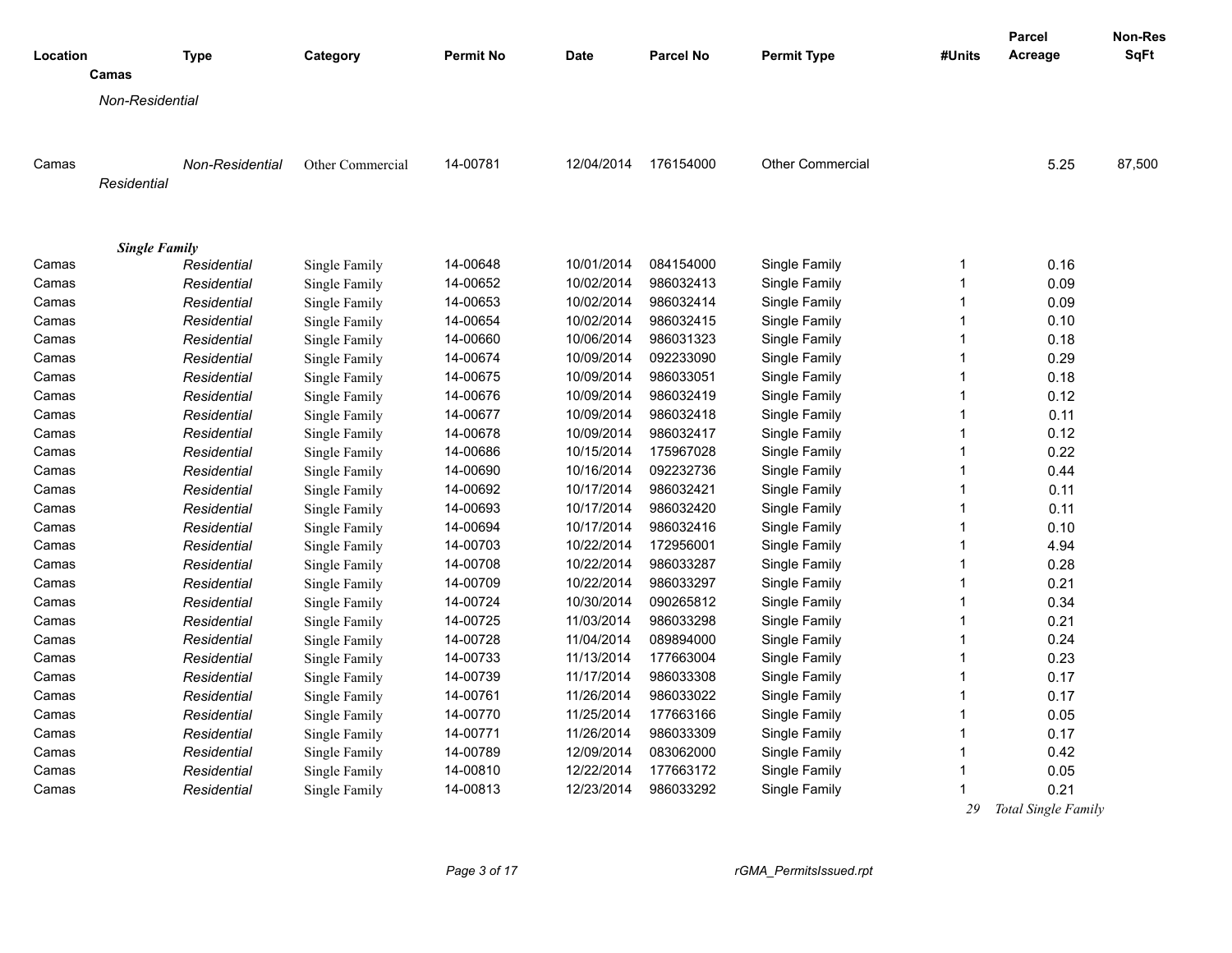| Location                          | <b>Type</b> | Category      | <b>Permit No</b> | <b>Date</b> | <b>Parcel No</b> | <b>Permit Type</b>  | #Units      | <b>Parcel</b><br>Acreage    | Non-Res<br><b>SqFt</b> |
|-----------------------------------|-------------|---------------|------------------|-------------|------------------|---------------------|-------------|-----------------------------|------------------------|
|                                   |             |               |                  |             |                  | Camas Sub Total     | 29          |                             | 87,500                 |
| <b>Camas UGA</b><br>Residential   |             |               |                  |             |                  |                     |             |                             |                        |
| <b>Single Family</b><br>Camas UGA | Residential | Single Family | SFR2014-00956    | 12/30/2014  | 125662144        | Single Family       |             | 0.37<br>Total Single Family |                        |
|                                   |             |               |                  |             |                  | Camas UGA Sub Total | $\mathbf 1$ |                             | $\mathbf 0$            |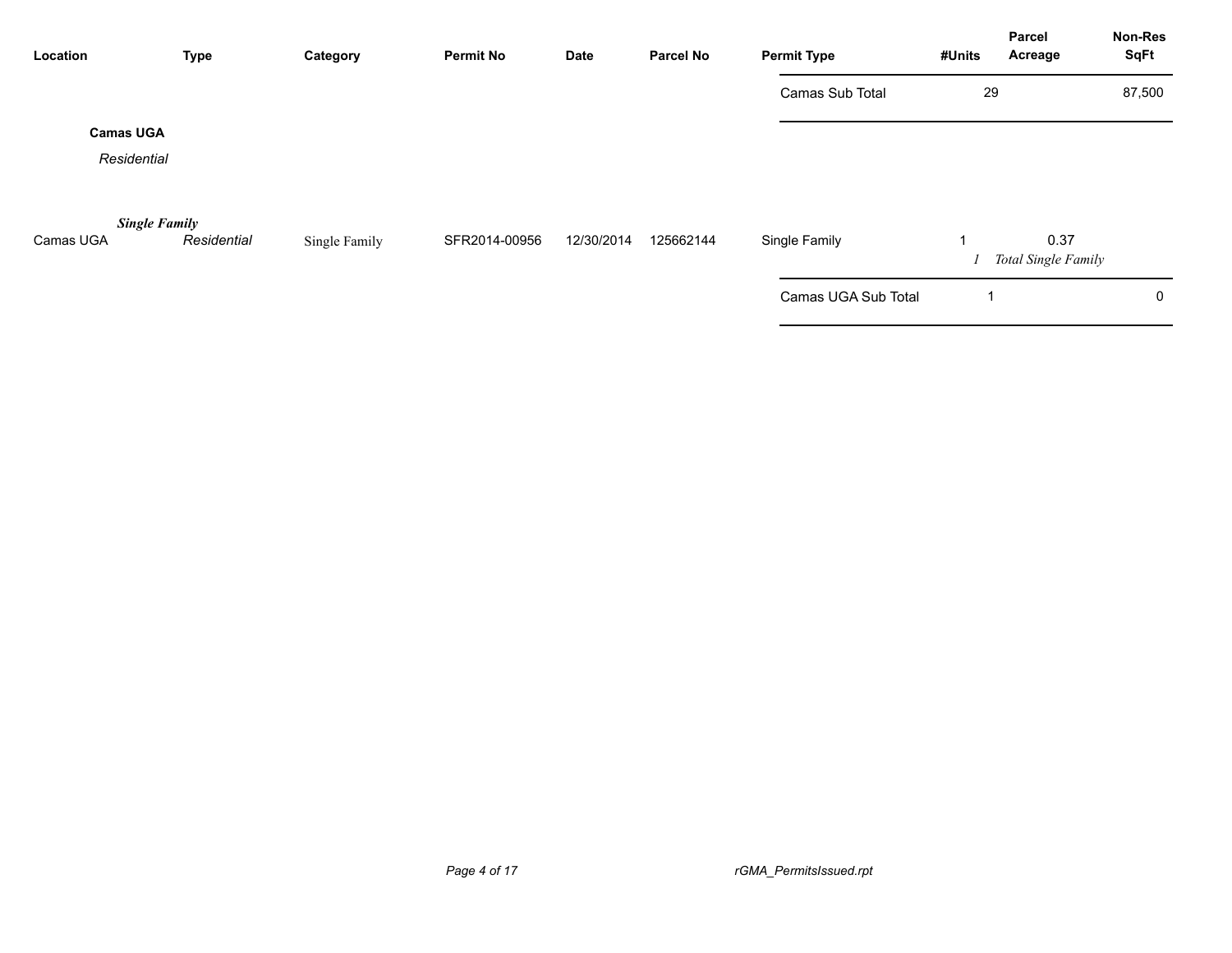| Location<br>La Center | <b>Type</b>                         | Category      | <b>Permit No</b> | Date       | <b>Parcel No</b> | <b>Permit Type</b>  | #Units | Parcel<br>Acreage           | Non-Res<br><b>SqFt</b> |
|-----------------------|-------------------------------------|---------------|------------------|------------|------------------|---------------------|--------|-----------------------------|------------------------|
| Residential           |                                     |               |                  |            |                  |                     |        |                             |                        |
| La Center             | <b>Single Family</b><br>Residential | Single Family | RN14-0005        | 12/31/2014 | 258894102        | Single Family       |        | 0.21<br>Total Single Family |                        |
|                       |                                     |               |                  |            |                  | La Center Sub Total |        |                             | $\mathbf 0$            |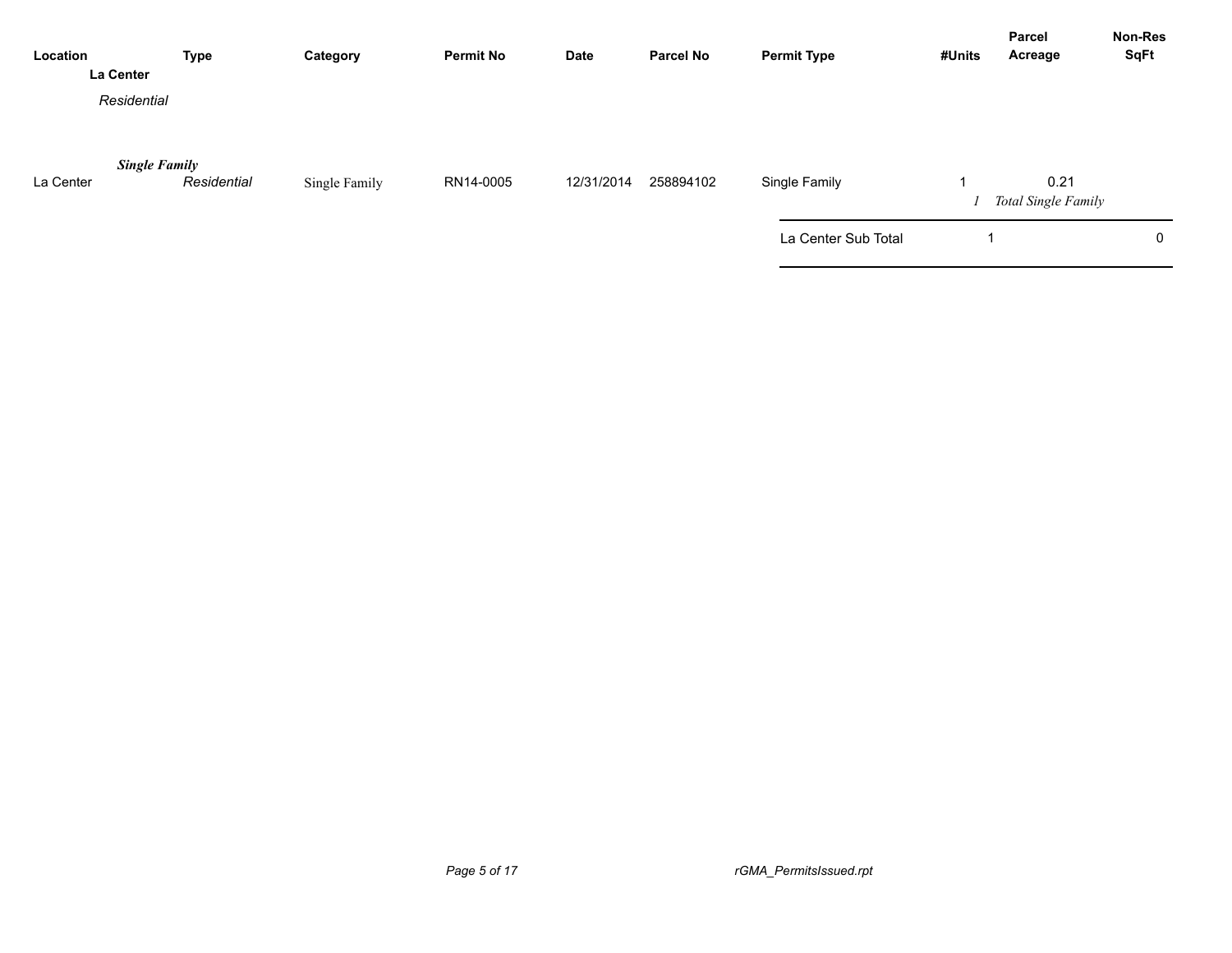| Location             | <b>Type</b> | Category      | <b>Permit No</b> | <b>Date</b> | <b>Parcel No</b> | <b>Permit Type</b>   | #Units | <b>Parcel</b><br>Acreage | <b>Non-Res</b><br><b>SqFt</b> |
|----------------------|-------------|---------------|------------------|-------------|------------------|----------------------|--------|--------------------------|-------------------------------|
| Ridgefield           |             |               |                  |             |                  |                      |        |                          |                               |
| Residential          |             |               |                  |             |                  |                      |        |                          |                               |
|                      |             |               |                  |             |                  |                      |        |                          |                               |
|                      |             |               |                  |             |                  |                      |        |                          |                               |
| <b>Single Family</b> |             |               |                  |             |                  |                      |        |                          |                               |
| Ridgefield           | Residential | Single Family | BLD-14-0005      | 11/01/2014  | 986029128        | Single Family        |        | 0.06                     |                               |
| Ridgefield           | Residential | Single Family | BLD-14-0006      | 11/01/2014  | 986029129        | Single Family        |        | 0.04                     |                               |
| Ridgefield           | Residential | Single Family | BLD-14-0007      | 11/01/2014  | 986029130        | Single Family        |        | 0.06                     |                               |
| Ridgefield           | Residential | Single Family | BLD-14-0015      | 10/01/2014  | 986029090        | Single Family        |        | 0.05                     |                               |
| Ridgefield           | Residential | Single Family | BLD-14-0016      | 10/01/2014  | 986029091        | Single Family        |        | 0.04                     |                               |
| Ridgefield           | Residential | Single Family | BLD-14-0017      | 10/01/2014  | 986029092        | Single Family        |        | 0.05                     |                               |
| Ridgefield           | Residential | Single Family | BLD-14-0134      | 10/01/2014  | 067507005        | Single Family        |        | 0.20                     |                               |
| Ridgefield           | Residential | Single Family | BLD-14-0137      | 10/01/2014  | 067469000        | Single Family        |        | 1.39                     |                               |
| Ridgefield           | Residential | Single Family | BLD-14-0140      | 10/01/2014  | 121107004        | Single Family        |        | 0.38                     |                               |
| Ridgefield           | Residential | Single Family | BLD-14-0141      | 10/01/2014  | 986030645        | Single Family        |        | 0.08                     |                               |
| Ridgefield           | Residential | Single Family | BLD-14-0142      | 10/01/2014  | 986030663        | Single Family        |        | 0.11                     |                               |
| Ridgefield           | Residential | Single Family | BLD-14-0144      | 10/01/2014  | 219806000        | Single Family        |        | 1.67                     |                               |
| Ridgefield           | Residential | Single Family | BLD-14-0147      | 10/01/2014  | 067369158        | Single Family        |        | 0.27                     |                               |
| Ridgefield           | Residential | Single Family | BLD-14-0152      | 10/01/2014  | 986028707        | Single Family        |        | 0.21                     |                               |
| Ridgefield           | Residential | Single Family | BLD-14-0153      | 10/01/2014  | 121061032        | Single Family        |        | 0.26                     |                               |
| Ridgefield           | Residential | Single Family | BLD-14-0160      | 11/01/2014  | 986028749        | Single Family        |        | 0.16                     |                               |
| Ridgefield           | Residential | Single Family | BLD-14-0166      | 12/01/2014  | 986033751        | Single Family        |        | 0.14                     |                               |
| Ridgefield           | Residential | Single Family | BLD-14-0170      | 12/01/2014  | 067369122        | Single Family        |        | 0.20                     |                               |
| Ridgefield           | Residential | Single Family | BLD-14-0171      | 12/01/2014  | 986033356        | Single Family        |        | 0.30                     |                               |
|                      |             |               |                  |             |                  |                      | 19     | Total Single Family      |                               |
|                      |             |               |                  |             |                  |                      |        |                          |                               |
|                      |             |               |                  |             |                  | Ridgefield Sub Total | 19     |                          | $\Omega$                      |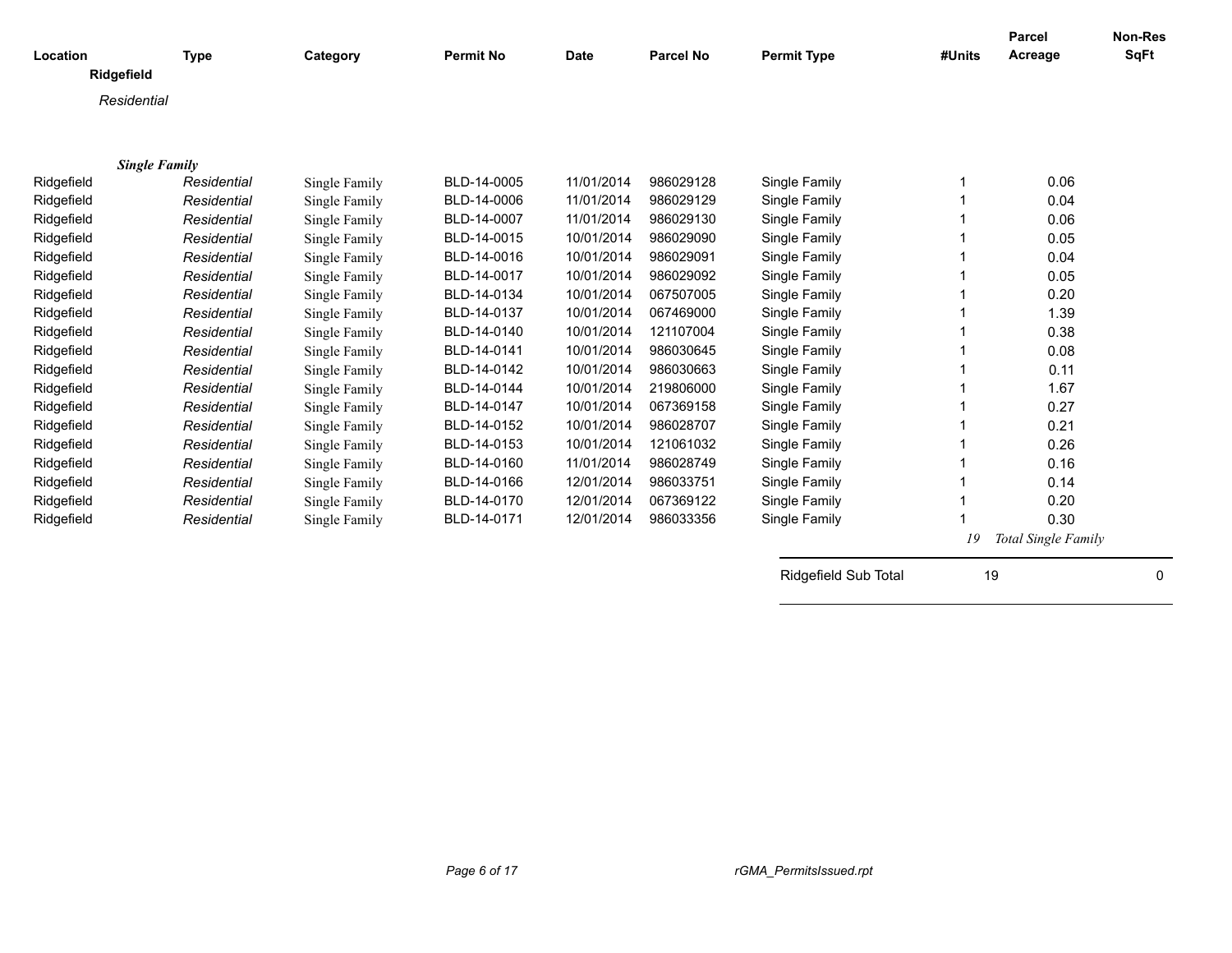|                  |                                     |                            |                  |             |                  |                         |                | <b>Parcel</b>      | Non-Res |
|------------------|-------------------------------------|----------------------------|------------------|-------------|------------------|-------------------------|----------------|--------------------|---------|
| Location         | <b>Type</b>                         | Category                   | <b>Permit No</b> | <b>Date</b> | <b>Parcel No</b> | <b>Permit Type</b>      | #Units         | Acreage            | SqFt    |
| <b>Vancouver</b> |                                     |                            |                  |             |                  |                         |                |                    |         |
|                  | Non-Residential                     |                            |                  |             |                  |                         |                |                    |         |
|                  |                                     |                            |                  |             |                  |                         |                |                    |         |
|                  |                                     |                            |                  |             |                  |                         |                |                    |         |
| Vancouver        | Non-Residential                     | Other Commercial           | CMI-165657       | 12/23/2014  | 158589000        | <b>Other Commercial</b> |                | 76.63              | 155,561 |
| Vancouver        | Non-Residential                     | Other Commercial           | CMI-165674       | 10/23/2014  | 176611025        | <b>Other Commercial</b> |                | 2.30               | 28,700  |
| Vancouver        | Non-Residential                     | Other Commercial           | CMI-167338       | 10/09/2014  | 126463000        | <b>Other Commercial</b> |                | 1.16               | 45,286  |
| Vancouver        | Non-Residential                     | Other Commercial           | CMI-169263       | 10/14/2014  | 152589000        | <b>Other Commercial</b> |                | 5.54               | 36,750  |
| Residential      |                                     |                            |                  |             |                  |                         |                |                    |         |
|                  |                                     |                            |                  |             |                  |                         |                |                    |         |
|                  | <b>Multi-Family</b>                 |                            |                  |             |                  |                         |                |                    |         |
| Vancouver        | Residential                         | Multi-Family               | CMI-170853       | 11/12/2014  | 163541000        | Multi-Family            | 6              | 0.23               |         |
| Vancouver        | Residential                         | Multi-Family               | CMI-170855       | 11/12/2014  | 163541000        | Multi-Family            | 6              | 0.23               |         |
| Vancouver        | Residential                         | Multi-Family               | CMI-170856       | 11/12/2014  | 163541000        | Multi-Family            | $\overline{7}$ | 0.23               |         |
| Vancouver        | Residential                         | Multi-Family               | CMI-170857       | 11/12/2014  | 163541000        | Multi-Family            | $\overline{7}$ | 0.23               |         |
| Vancouver        | Residential                         | Multi-Family               | CMI-170858       | 11/12/2014  | 163541000        | Multi-Family            | 4              | 0.23               |         |
| Vancouver        | Residential                         | Multi-Family               | CMI-170859       | 11/12/2014  | 163541000        | Multi-Family            | 6              | 0.23               |         |
| Vancouver        | Residential                         | Multi-Family               | CMI-170860       | 11/12/2014  | 163541000        | Multi-Family            | 6              | 0.23               |         |
|                  |                                     |                            |                  |             |                  |                         | 42             | Total Multi-Family |         |
| Vancouver        | <b>Single Family</b><br>Residential | Mobile Home                | RES-170699       | 10/03/2014  | 164089000        | Mobile Home             | $\mathbf{1}$   | 10.87              |         |
|                  |                                     |                            | RES-170934       | 10/13/2014  | 164089000        | Mobile Home             | $\mathbf{1}$   |                    |         |
| Vancouver        | Residential<br>Residential          | Mobile Home<br>Mobile Home | RES-174086       | 12/12/2014  | 164089000        | Mobile Home             | $\mathbf{1}$   | 10.87<br>10.87     |         |
| Vancouver        |                                     |                            |                  |             |                  |                         | 1              |                    |         |
| Vancouver        | Residential                         | Single Family              | RES-159677       | 10/23/2014  | 058180000        | Single Family           | $\mathbf{1}$   | 0.11               |         |
| Vancouver        | Residential                         | Single Family              | RES-160798       | 11/12/2014  | 163763198        | Single Family           | $\mathbf{1}$   | 0.04               |         |
| Vancouver        | Residential                         | Single Family              | RES-161422       | 11/19/2014  | 986033334        | Single Family           | $\mathbf{1}$   | 0.17               |         |
| Vancouver        | Residential                         | Single Family              | RES-161844       | 10/06/2014  | 163763192        | Single Family           | $\mathbf{1}$   | 0.04               |         |
| Vancouver        | Residential                         | Single Family              | RES-161866       | 11/12/2014  | 163763190        | Single Family           |                | 0.04               |         |
| Vancouver        | Residential                         | Single Family              | RES-162342       | 12/19/2014  | 986033333        | Single Family           | $\mathbf{1}$   | 0.17               |         |
| Vancouver        | Residential                         | Single Family              | RES-164837       | 11/19/2014  | 986033326        | Single Family           | $\mathbf{1}$   | 0.20               |         |
| Vancouver        | Residential                         | Single Family              | RES-166752       | 11/10/2014  | 100870000        | Single Family           | $\mathbf{1}$   | 0.47               |         |
| Vancouver        | Residential                         | Single Family              | RES-167450       | 10/07/2014  | 162367006        | Single Family           | $\mathbf{1}$   | 0.09               |         |
| Vancouver        | Residential                         | Single Family              | RES-167451       | 10/07/2014  | 162367002        | Single Family           | $\mathbf{1}$   | 0.09               |         |
| Vancouver        | Residential                         | Single Family              | RES-167802       | 11/18/2014  | 160484000        | Single Family           | $\mathbf{1}$   | 0.39               |         |
| Vancouver        | Residential                         | Single Family              | RES-167839       | 10/28/2014  | 030790410        | Single Family           | $\mathbf{1}$   | 0.04               |         |
| Vancouver        | Residential                         | Single Family              | RES-167840       | 10/28/2014  | 030790411        | Single Family           | $\mathbf{1}$   | 0.04               |         |
| Vancouver        | Residential                         | Single Family              | RES-168007       | 12/24/2014  | 110559004        | Single Family           | 1              | 0.16               |         |
| Vancouver        | Residential                         | Single Family              | RES-168147       | 10/07/2014  | 162367004        | Single Family           | 1              | 0.09               |         |
| Vancouver        | Residential                         | Single Family              | RES-168227       | 11/12/2014  | 092132040        | Single Family           | 1              | 0.05               |         |

*Page 7 of 17 rGMA\_PermitsIssued.rpt*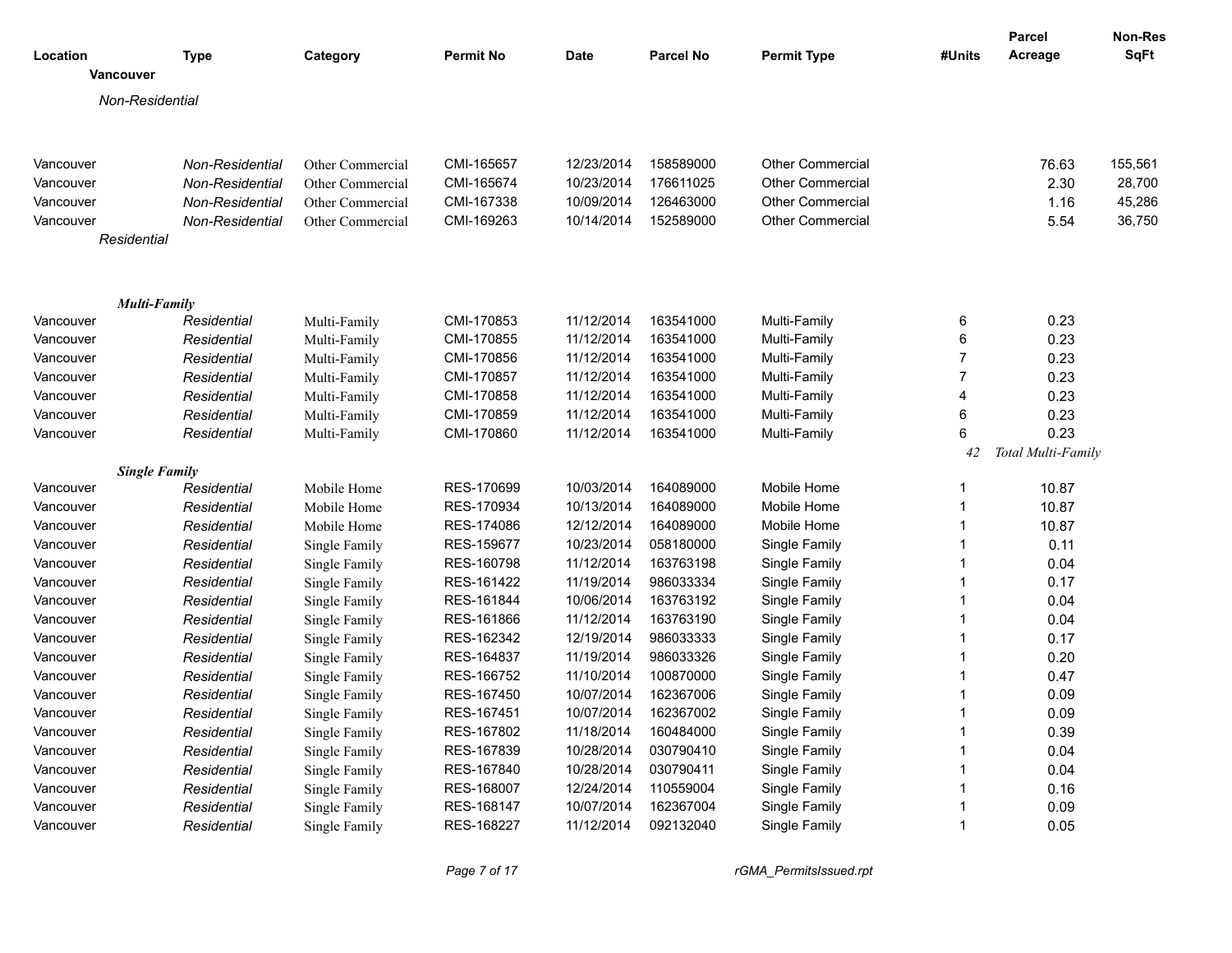| Location             | <b>Type</b> | Category      | <b>Permit No</b> | <b>Date</b> | <b>Parcel No</b> | <b>Permit Type</b> | #Units       | Parcel<br>Acreage | Non-Res<br><b>SqFt</b> |
|----------------------|-------------|---------------|------------------|-------------|------------------|--------------------|--------------|-------------------|------------------------|
| Vancouver            |             |               |                  |             |                  |                    |              |                   |                        |
| Residential          |             |               |                  |             |                  |                    |              |                   |                        |
|                      |             |               |                  |             |                  |                    |              |                   |                        |
|                      |             |               |                  |             |                  |                    |              |                   |                        |
| <b>Single Family</b> |             |               |                  |             |                  |                    |              |                   |                        |
| Vancouver            | Residential | Single Family | RES-168375       | 10/24/2014  | 113035005        | Single Family      | $\mathbf 1$  | 0.14              |                        |
| Vancouver            | Residential | Single Family | RES-169774       | 10/28/2014  | 030790405        | Single Family      | $\mathbf{1}$ | 0.06              |                        |
| Vancouver            | Residential | Single Family | RES-170048       | 11/26/2014  | 986033446        | Single Family      | $\mathbf{1}$ | 0.16              |                        |
| Vancouver            | Residential | Single Family | RES-170108       | 10/17/2014  | 162661004        | Single Family      | $\mathbf{1}$ | 0.18              |                        |
| Vancouver            | Residential | Single Family | RES-170362       | 10/08/2014  | 164038013        | Single Family      | $\mathbf{1}$ | 0.10              |                        |
| Vancouver            | Residential | Single Family | RES-170363       | 10/08/2014  | 164038012        | Single Family      | $\mathbf{1}$ | 0.10              |                        |
| Vancouver            | Residential | Single Family | RES-170615       | 11/20/2014  | 091884000        | Single Family      | $\mathbf{1}$ | 0.50              |                        |
| Vancouver            | Residential | Single Family | RES-170830       | 10/31/2014  | 162661003        | Single Family      | $\mathbf{1}$ | 0.10              |                        |
| Vancouver            | Residential | Single Family | RES-171055       | 11/03/2014  | 163763018        | Single Family      | $\mathbf{1}$ | 0.05              |                        |
| Vancouver            | Residential | Single Family | RES-171147       | 11/24/2014  | 986033447        | Single Family      | $\mathbf{1}$ | 0.16              |                        |
| Vancouver            | Residential | Single Family | RES-171168       | 11/05/2014  | 037912842        | Single Family      | $\mathbf{1}$ | 0.46              |                        |
| Vancouver            | Residential | Single Family | RES-171410       | 12/03/2014  | 164701052        | Single Family      | $\mathbf{1}$ | 0.25              |                        |
| Vancouver            | Residential | Single Family | RES-171440       | 11/20/2014  | 091888000        | Single Family      | $\mathbf{1}$ | 0.50              |                        |
| Vancouver            | Residential | Single Family | RES-171586       | 10/28/2014  | 030790406        | Single Family      | $\mathbf{1}$ | 0.06              |                        |
| Vancouver            | Residential | Single Family | RES-171830       | 11/25/2014  | 162661011        | Single Family      | $\mathbf{1}$ | 0.09              |                        |
| Vancouver            | Residential | Single Family | RES-172416       | 11/26/2014  | 030790403        | Single Family      | $\mathbf{1}$ | 0.05              |                        |
| Vancouver            | Residential | Single Family | RES-172443       | 11/26/2014  | 030790404        | Single Family      | $\mathbf{1}$ | 0.05              |                        |
| Vancouver            | Residential | Single Family | RES-172458       | 11/26/2014  | 030790402        | Single Family      | $\mathbf{1}$ | 0.04              |                        |
| Vancouver            | Residential | Single Family | RES-172593       | 12/11/2014  | 162513000        | Single Family      | $\mathbf{1}$ | 0.09              |                        |
| Vancouver            | Residential | Single Family | RES-172605       | 12/11/2014  | 986033899        | Single Family      | $\mathbf{1}$ | 0.09              |                        |
| Vancouver            | Residential | Single Family | RES-172642       | 12/11/2014  | 986033897        | Single Family      | $\mathbf{1}$ | 0.09              |                        |
| Vancouver            | Residential | Single Family | RES-172663       | 12/11/2014  | 986033898        | Single Family      | $\mathbf{1}$ | 0.09              |                        |
| Vancouver            | Residential | Single Family | RES-172675       | 11/25/2014  | 986031211        | Single Family      | $\mathbf{1}$ | 0.12              |                        |
| Vancouver            | Residential | Single Family | RES-173106       | 12/04/2014  | 163763006        | Single Family      | $\mathbf{1}$ | 0.05              |                        |
| Vancouver            | Residential | Single Family | RES-173134       | 12/04/2014  | 163763010        | Single Family      | $\mathbf{1}$ | 0.05              |                        |
| Vancouver            | Residential | Single Family | RES-173188       | 12/17/2014  | 164972026        | Single Family      | $\mathbf{1}$ | 0.14              |                        |
| Vancouver            | Residential | Single Family | RES-173211       | 12/24/2014  | 162661012        | Single Family      | $\mathbf{1}$ | 0.21              |                        |
| Vancouver            | Residential | Single Family | RES-173337       | 12/29/2014  | 150141000        | Single Family      | 1            | 0.12              |                        |
| Vancouver            | Residential | Single Family | RES-173356       | 12/30/2014  | 986034293        | Single Family      | $\mathbf{1}$ | 0.11              |                        |
| Vancouver            | Residential | Single Family | RES-173360       | 12/22/2014  | 986034294        | Single Family      | $\mathbf{1}$ | 0.12              |                        |
| Vancouver            | Residential | Single Family | RES-174082       | 12/15/2014  | 986034829        | Single Family      | $\mathbf{1}$ | 0.11              |                        |
| Vancouver            | Residential | Single Family | RES-174084       | 12/19/2014  | 986034789        | Single Family      | $\mathbf{1}$ | 0.10              |                        |
| Vancouver            | Residential | Single Family | RES-174091       | 12/31/2014  | 986031853        | Single Family      | $\mathbf{1}$ | 0.12              |                        |
| Vancouver            | Residential | Single Family | RES-174096       | 12/15/2014  | 986034806        | Single Family      | $\mathbf{1}$ | 0.15              |                        |
| Vancouver            | Residential | Single Family | RES-174101       | 12/19/2014  | 986034788        | Single Family      | $\mathbf{1}$ | 0.10              |                        |

*Page 8 of 17 rGMA\_PermitsIssued.rpt*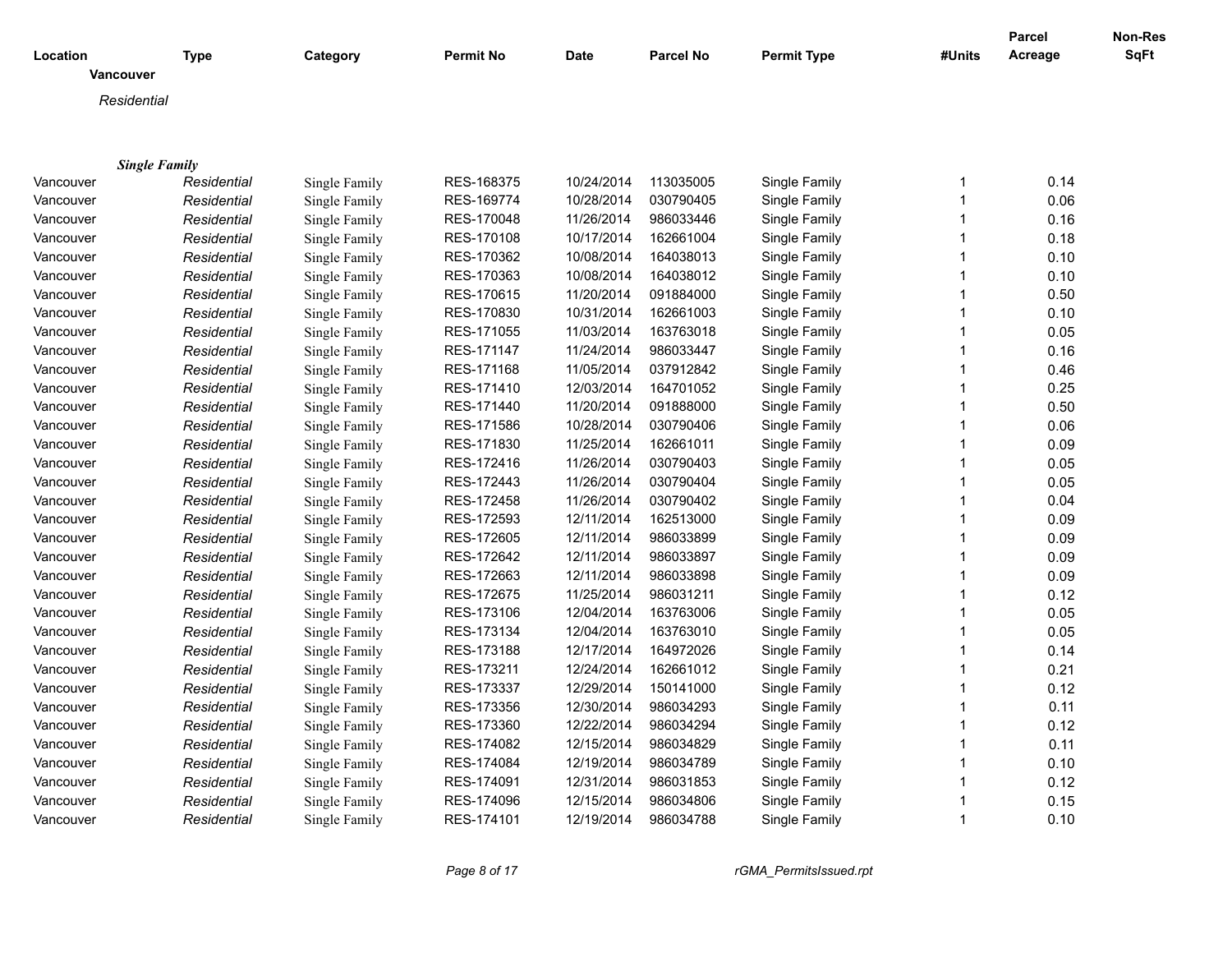|                      |                 |                   |                  |             |                  |                          |        | Parcel                 | Non-Res |
|----------------------|-----------------|-------------------|------------------|-------------|------------------|--------------------------|--------|------------------------|---------|
| Location             | <b>Type</b>     | Category          | <b>Permit No</b> | <b>Date</b> | <b>Parcel No</b> | <b>Permit Type</b>       | #Units | Acreage                | SqFt    |
| Vancouver            |                 |                   |                  |             |                  |                          |        |                        |         |
| Residential          |                 |                   |                  |             |                  |                          |        |                        |         |
|                      |                 |                   |                  |             |                  |                          |        |                        |         |
|                      |                 |                   |                  |             |                  |                          |        |                        |         |
|                      |                 |                   |                  |             |                  |                          |        | 54 Total Single Family |         |
|                      |                 |                   |                  |             |                  | Vancouver Sub Total      |        | 96                     | 266,297 |
|                      |                 |                   |                  |             |                  |                          |        |                        |         |
| <b>Vancouver UGA</b> |                 |                   |                  |             |                  |                          |        |                        |         |
| Non-Residential      |                 |                   |                  |             |                  |                          |        |                        |         |
|                      |                 |                   |                  |             |                  |                          |        |                        |         |
|                      |                 |                   |                  |             |                  |                          |        |                        |         |
| Vancouver UGA        | Non-Residential | Commercial Retail | COM2013-00359    | 12/18/2014  | 145349000        | <b>Commercial Retail</b> |        | 0.69                   | 5,343   |
| Vancouver UGA        | Non-Residential | Commercial Retail | COM2014-00158    | 11/04/2014  | 185402000        | <b>Commercial Retail</b> |        | 1.34                   | 6,942   |
| Vancouver UGA        | Non-Residential | Commercial Retail | COM2014-00313    | 12/18/2014  | 148055000        | <b>Commercial Retail</b> |        | 0.39                   | 1,790   |
| Vancouver UGA        | Non-Residential | Industrial        | COM2014-00233    | 10/24/2014  | 185664000        | Industrial               |        | 3.97                   | 6,863   |
| Vancouver UGA        | Non-Residential | Institutional     | COM2013-00163    | 10/21/2014  | 117890087        | Institutional            |        | 0.92                   | 606     |
| Residential          |                 |                   |                  |             |                  |                          |        |                        |         |
|                      |                 |                   |                  |             |                  |                          |        |                        |         |
|                      |                 |                   |                  |             |                  |                          |        |                        |         |
| Multi-Family         |                 |                   |                  |             |                  |                          |        |                        | .38 ACF |
| Vancouver UGA        | Residential     | Duplex            | SFR2014-00049    | 11/06/2014  | 099870000        | Duplex                   | 2      | 0.47                   |         |
| Vancouver UGA        | Residential     | Multi-Family      | SFR2014-00660    | 10/28/2014  | 986026747        | Multi-Family             |        | 0.04                   |         |
| Vancouver UGA        | Residential     | Multi-Family      | SFR2014-00661    | 10/28/2014  | 986026744        | Multi-Family             |        | 0.04                   |         |
| Vancouver UGA        | Residential     | Multi-Family      | SFR2014-00662    | 10/28/2014  | 986026746        | Multi-Family             |        | 0.03                   |         |
| Vancouver UGA        | Residential     | Multi-Family      | SFR2014-00666    | 10/28/2014  | 986026745        | Multi-Family             |        | 0.03                   |         |
| Vancouver UGA        | Residential     | Multi-Family      | SFR2014-00742    | 10/28/2014  | 986026735        | Multi-Family             |        | 0.04                   |         |
| Vancouver UGA        | Residential     | Multi-Family      | SFR2014-00743    | 10/28/2014  | 986026732        | Multi-Family             |        | 0.04                   |         |
| Vancouver UGA        | Residential     | Multi-Family      | SFR2014-00744    | 10/28/2014  | 986026733        | Multi-Family             |        | 0.03                   |         |
| Vancouver UGA        | Residential     | Multi-Family      | SFR2014-00745    | 10/28/2014  | 986026734        | Multi-Family             |        | 0.03                   |         |
| Vancouver UGA        | Residential     | Multi-Family      | SFR2014-00759    | 10/20/2014  | 145047002        | Multi-Family             |        | 0.06                   |         |
| Vancouver UGA        | Residential     | Multi-Family      | SFR2014-00760    | 10/20/2014  | 145047001        | Multi-Family             |        | 0.07                   |         |
| Vancouver UGA        | Residential     | Multi-Family      | SFR2014-00763    | 10/20/2014  | 145047003        | Multi-Family             |        | 0.06                   |         |
| Vancouver UGA        | Residential     | Multi-Family      | SFR2014-00764    | 10/20/2014  | 145047004        | Multi-Family             |        | 0.09                   |         |
| Vancouver UGA        | Residential     | Multi-Family      | SFR2014-00858    | 11/18/2014  | 156690044        | Multi-Family             |        | 0.06                   |         |
| Vancouver UGA        | Residential     | Multi-Family      | SFR2014-00860    | 11/18/2014  | 986034359        | Multi-Family             |        | 0.06                   |         |
| Vancouver UGA        | Residential     | Multi-Family      | SFR2014-00861    | 11/18/2014  | 986034360        | Multi-Family             |        | 0.06                   |         |
| Vancouver UGA        | Residential     | Multi-Family      | SFR2014-00862    | 11/18/2014  | 98603436         | Multi-Family             |        | 0.06                   |         |
| Vancouver UGA        | Residential     | Multi-Family      | SFR2014-00863    | 11/18/2014  | 986034362        | Multi-Family             |        | 0.06                   |         |
|                      |                 |                   |                  |             |                  |                          |        |                        |         |

*Page 9 of 17 rGMA\_PermitsIssued.rpt*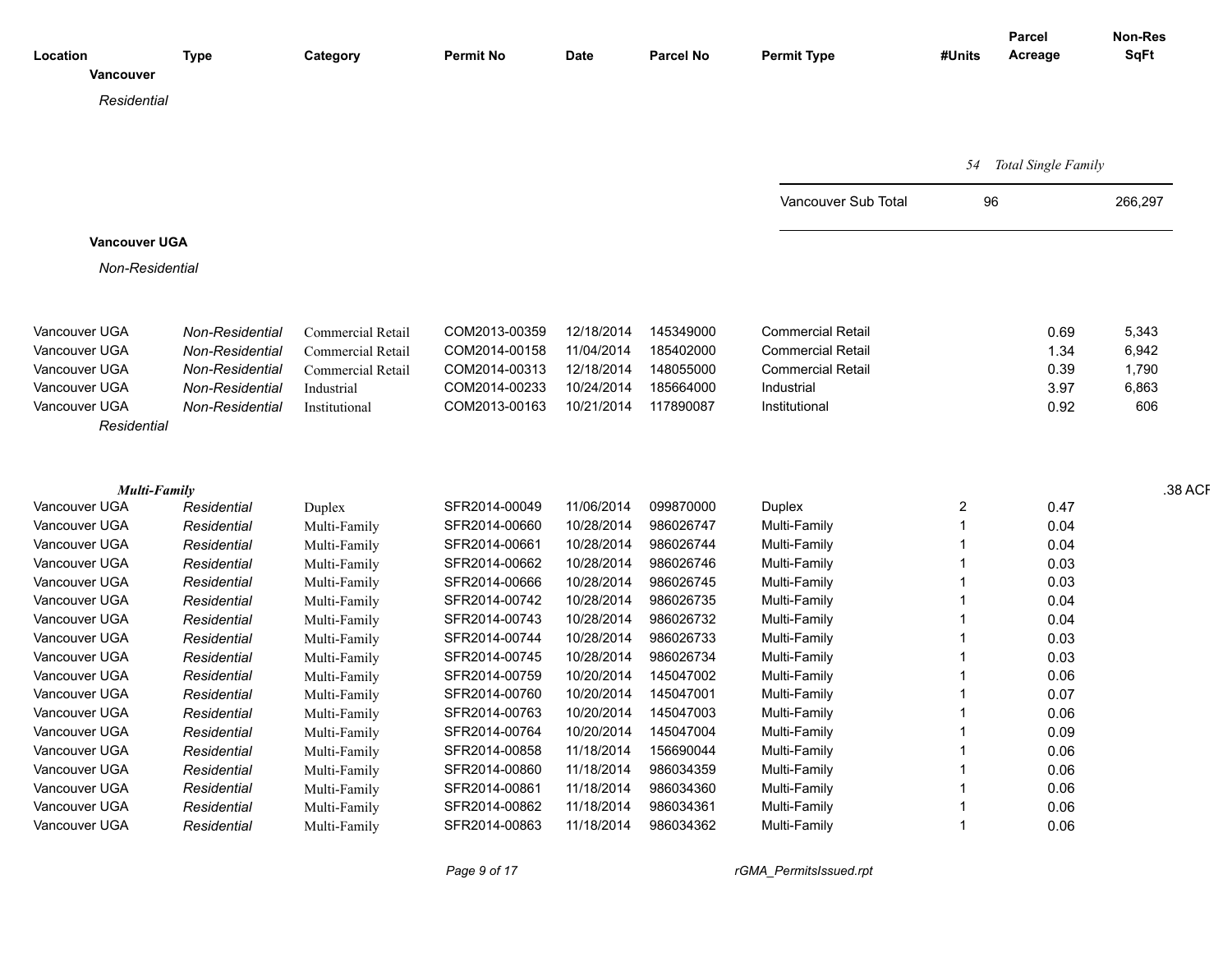|                      |             |               |                  |             |                  |                    |        | Parcel             | Non-Res |
|----------------------|-------------|---------------|------------------|-------------|------------------|--------------------|--------|--------------------|---------|
| Location             | <b>Type</b> | Category      | <b>Permit No</b> | <b>Date</b> | <b>Parcel No</b> | <b>Permit Type</b> | #Units | Acreage            | SqFt    |
| Vancouver UGA        |             |               |                  |             |                  |                    |        |                    |         |
| Residential          |             |               |                  |             |                  |                    |        |                    |         |
|                      |             |               |                  |             |                  |                    |        |                    |         |
|                      |             |               |                  |             |                  |                    |        |                    |         |
| <b>Multi-Family</b>  |             |               |                  |             |                  |                    |        |                    |         |
| Vancouver UGA        | Residential | Multi-Family  | SFR2014-00864    | 11/18/2014  | 986034363        | Multi-Family       | 1      | 0.07               |         |
|                      |             |               |                  |             |                  |                    | 20     | Total Multi-Family |         |
| <b>Single Family</b> |             |               |                  |             |                  |                    |        |                    |         |
| Vancouver UGA        | Residential | Single Family | SFR2014-00157    | 12/03/2014  | 986033080        | Single Family      | 1      | 0.14               |         |
| Vancouver UGA        | Residential | Single Family | SFR2014-00234    | 12/03/2014  | 986033079        | Single Family      | 1      | 0.14               |         |
| Vancouver UGA        | Residential | Single Family | SFR2014-00300    | 10/17/2014  | 986031817        | Single Family      | 1      | 0.22               |         |
| Vancouver UGA        | Residential | Single Family | SFR2014-00354    | 12/22/2014  | 986032954        | Single Family      | 1      | 0.42               |         |
| Vancouver UGA        | Residential | Single Family | SFR2014-00535    | 10/09/2014  | 986028299        | Single Family      |        | 0.15               |         |
| Vancouver UGA        | Residential | Single Family | SFR2014-00621    | 12/15/2014  | 986033807        | Single Family      | 1      | 0.21               |         |
| Vancouver UGA        | Residential | Single Family | SFR2014-00671    | 10/09/2014  | 986034198        | Single Family      |        | 0.22               |         |
| Vancouver UGA        | Residential | Single Family | SFR2014-00680    | 10/15/2014  | 986031585        | Single Family      | 1      | 0.12               |         |
| Vancouver UGA        | Residential | Single Family | SFR2014-00684    | 10/03/2014  | 986033141        | Single Family      | 1      | 0.12               |         |
| Vancouver UGA        | Residential | Single Family | SFR2014-00686    | 10/10/2014  | 986033138        | Single Family      | 1      | 0.16               |         |
| Vancouver UGA        | Residential | Single Family | SFR2014-00689    | 12/01/2014  | 106036058        | Single Family      |        | 0.07               |         |
| Vancouver UGA        | Residential | Single Family | SFR2014-00692    | 10/10/2014  | 187352000        | Single Family      | 1      | 0.50               |         |
| Vancouver UGA        | Residential | Single Family | SFR2014-00709    | 10/01/2014  | 986033654        | Single Family      | 1      | 0.13               |         |
| Vancouver UGA        | Residential | Single Family | SFR2014-00710    | 10/01/2014  | 986033655        | Single Family      | 1      | 0.16               |         |
| Vancouver UGA        | Residential | Single Family | SFR2014-00712    | 10/01/2014  | 986033658        | Single Family      |        | 0.16               |         |
| Vancouver UGA        | Residential | Single Family | SFR2014-00714    | 10/24/2014  | 986033136        | Single Family      | 1      | 0.12               |         |
| Vancouver UGA        | Residential | Single Family | SFR2014-00715    | 10/24/2014  | 986033135        | Single Family      |        | 0.12               |         |
| Vancouver UGA        | Residential | Single Family | SFR2014-00716    | 11/05/2014  | 189227000        | Single Family      | 1      | 0.65               |         |
| Vancouver UGA        | Residential | Single Family | SFR2014-00717    | 10/03/2014  | 986031789        | Single Family      |        | 0.06               |         |
| Vancouver UGA        | Residential | Single Family | SFR2014-00718    | 10/03/2014  | 986031790        | Single Family      | 1      | 0.06               |         |
| Vancouver UGA        | Residential | Single Family | SFR2014-00719    | 10/13/2014  | 150147005        | Single Family      |        | 0.11               |         |
| Vancouver UGA        | Residential | Single Family | SFR2014-00720    | 10/13/2014  | 150147010        | Single Family      | 1      | 0.11               |         |
| Vancouver UGA        | Residential | Single Family | SFR2014-00721    | 10/02/2014  | 986032542        | Single Family      |        | 0.18               |         |
| Vancouver UGA        | Residential | Single Family | SFR2014-00722    | 10/13/2014  | 986034051        | Single Family      | 1      | 0.15               |         |
| Vancouver UGA        | Residential | Single Family | SFR2014-00723    | 10/02/2014  | 986031135        | Single Family      |        | 0.14               |         |
| Vancouver UGA        | Residential | Single Family | SFR2014-00724    | 10/07/2014  | 119575004        | Single Family      | 1      | 0.13               |         |
| Vancouver UGA        | Residential | Single Family | SFR2014-00725    | 10/20/2014  | 986033669        | Single Family      |        | 0.10               |         |
| Vancouver UGA        | Residential | Single Family | SFR2014-00726    | 10/20/2014  | 986033677        | Single Family      | 1      | 0.10               |         |
| Vancouver UGA        | Residential | Single Family | SFR2014-00727    | 10/06/2014  | 986033186        | Single Family      | 1      | 0.09               |         |
| Vancouver UGA        | Residential | Single Family | SFR2014-00728    | 10/06/2014  | 986032583        | Single Family      | 1      | 0.25               |         |
| Vancouver UGA        | Residential | Single Family | SFR2014-00729    | 10/06/2014  | 986033208        | Single Family      |        | 0.10               |         |
| Vancouver UGA        | Residential | Single Family | SFR2014-00732    | 10/30/2014  | 184730004        | Single Family      | 1      | 0.24               |         |

*Page 10 of 17 rGMA\_PermitsIssued.rpt*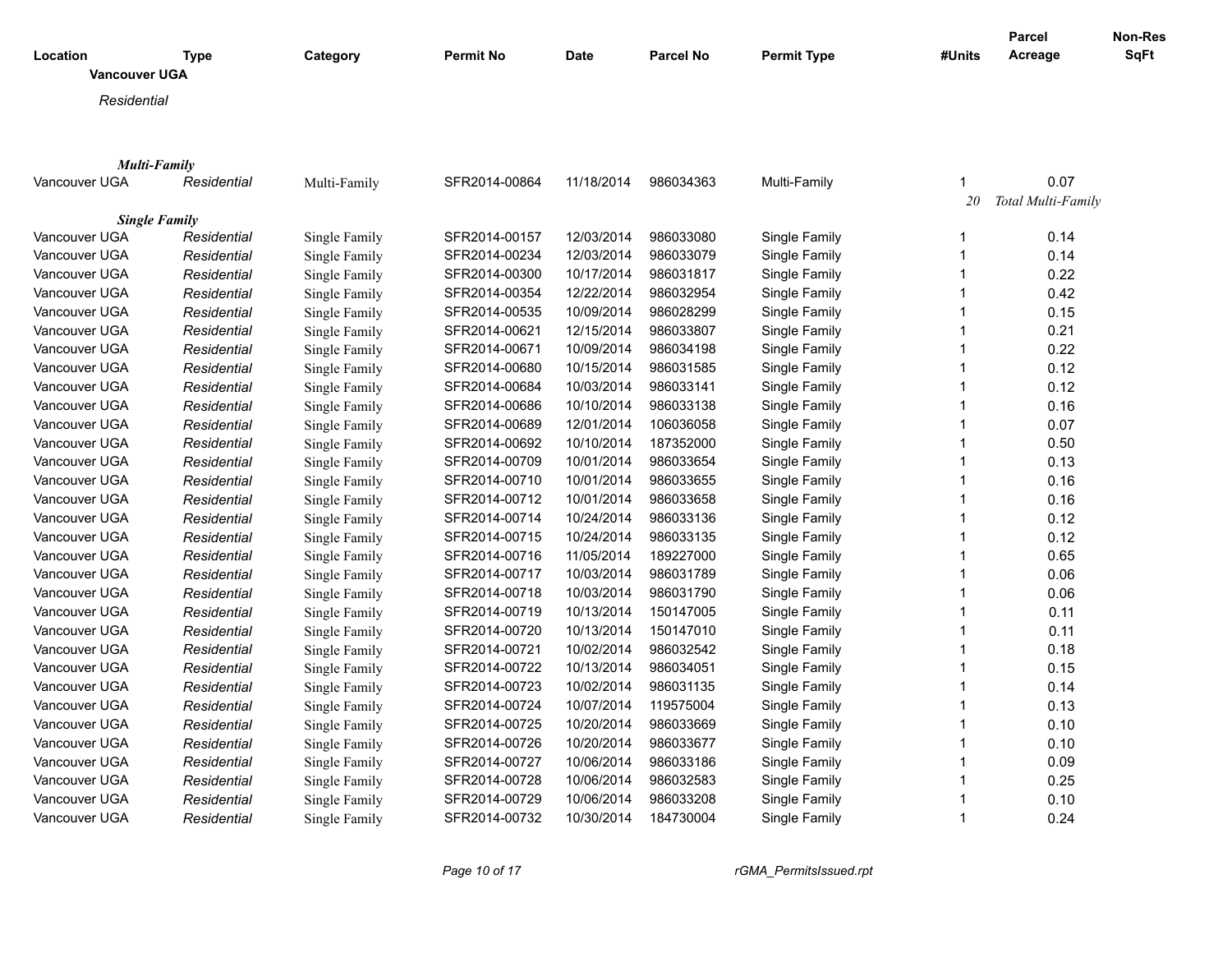|                                  |             |               |               |            |                  |                    |              | Parcel  | Non-Res |
|----------------------------------|-------------|---------------|---------------|------------|------------------|--------------------|--------------|---------|---------|
| Location<br><b>Vancouver UGA</b> | <b>Type</b> | Category      | Permit No     | Date       | <b>Parcel No</b> | <b>Permit Type</b> | #Units       | Acreage | SqFt    |
|                                  |             |               |               |            |                  |                    |              |         |         |
| Residential                      |             |               |               |            |                  |                    |              |         |         |
|                                  |             |               |               |            |                  |                    |              |         |         |
| <b>Single Family</b>             |             |               |               |            |                  |                    |              |         |         |
| Vancouver UGA                    | Residential | Single Family | SFR2014-00733 | 10/15/2014 | 986032927        | Single Family      | 1            | 0.24    |         |
| Vancouver UGA                    | Residential | Single Family | SFR2014-00734 | 10/06/2014 | 986033207        | Single Family      | $\mathbf{1}$ | 0.10    |         |
| Vancouver UGA                    | Residential | Single Family | SFR2014-00735 | 10/20/2014 | 986032051        | Single Family      | $\mathbf{1}$ | 0.16    |         |
| Vancouver UGA                    | Residential | Single Family | SFR2014-00736 | 10/14/2014 | 986032964        | Single Family      | $\mathbf{1}$ | 0.44    |         |
| Vancouver UGA                    | Residential | Single Family | SFR2014-00737 | 10/14/2014 | 986032968        | Single Family      | $\mathbf{1}$ | 0.26    |         |
| Vancouver UGA                    | Residential | Single Family | SFR2014-00738 | 10/06/2014 | 986034034        | Single Family      | 1            | 0.21    |         |
| Vancouver UGA                    | Residential | Single Family | SFR2014-00739 | 10/17/2014 | 156435008        | Single Family      | $\mathbf{1}$ | 0.11    |         |
| Vancouver UGA                    | Residential | Single Family | SFR2014-00740 | 10/08/2014 | 986032638        | Single Family      | $\mathbf{1}$ | 0.14    |         |
| Vancouver UGA                    | Residential | Single Family | SFR2014-00746 | 10/20/2014 | 986033672        | Single Family      | $\mathbf{1}$ | 0.12    |         |
| Vancouver UGA                    | Residential | Single Family | SFR2014-00750 | 10/31/2014 | 156435132        | Single Family      | $\mathbf{1}$ | 0.15    |         |
| Vancouver UGA                    | Residential | Single Family | SFR2014-00751 | 10/13/2014 | 154036014        | Single Family      | $\mathbf{1}$ | 0.11    |         |
| Vancouver UGA                    | Residential | Single Family | SFR2014-00752 | 10/10/2014 | 986034061        | Single Family      | $\mathbf{1}$ | 0.19    |         |
| Vancouver UGA                    | Residential | Single Family | SFR2014-00756 | 10/31/2014 | 156435130        | Single Family      | $\mathbf{1}$ | 0.15    |         |
| Vancouver UGA                    | Residential | Single Family | SFR2014-00757 | 10/10/2014 | 986031143        | Single Family      | 1            | 0.17    |         |
| Vancouver UGA                    | Residential | Single Family | SFR2014-00761 | 10/20/2014 | 986033683        | Single Family      | $\mathbf{1}$ | 0.13    |         |
| Vancouver UGA                    | Residential | Single Family | SFR2014-00762 | 10/20/2014 | 986033671        | Single Family      | $\mathbf{1}$ | 0.12    |         |
| Vancouver UGA                    | Residential | Single Family | SFR2014-00766 | 11/10/2014 | 186228006        | Single Family      | $\mathbf{1}$ | 0.21    |         |
| Vancouver UGA                    | Residential | Single Family | SFR2014-00767 | 11/12/2014 | 187331040        | Single Family      | $\mathbf{1}$ | 0.31    |         |
| Vancouver UGA                    | Residential | Single Family | SFR2014-00768 | 10/24/2014 | 986033134        | Single Family      | $\mathbf{1}$ | 0.12    |         |
| Vancouver UGA                    | Residential | Single Family | SFR2014-00769 | 11/07/2014 | 986034013        | Single Family      | $\mathbf{1}$ | 14.82   |         |
| Vancouver UGA                    | Residential | Single Family | SFR2014-00770 | 10/24/2014 | 986032724        | Single Family      | $\mathbf{1}$ | 0.14    |         |
| Vancouver UGA                    | Residential | Single Family | SFR2014-00771 | 10/15/2014 | 986032899        | Single Family      | $\mathbf{1}$ | 0.23    |         |
| Vancouver UGA                    | Residential | Single Family | SFR2014-00772 | 10/20/2014 | 986032046        | Single Family      | $\mathbf{1}$ | 0.19    |         |
| Vancouver UGA                    | Residential | Single Family | SFR2014-00773 | 11/14/2014 | 986034040        | Single Family      | $\mathbf{1}$ | 0.12    |         |
| Vancouver UGA                    | Residential | Single Family | SFR2014-00775 | 11/03/2014 | 104260002        | Single Family      | $\mathbf{1}$ | 0.13    |         |
| Vancouver UGA                    | Residential | Single Family | SFR2014-00776 | 10/23/2014 | 986033785        | Single Family      | $\mathbf{1}$ | 0.15    |         |
| Vancouver UGA                    | Residential | Single Family | SFR2014-00777 | 10/23/2014 | 986033786        | Single Family      | $\mathbf{1}$ | 0.15    |         |
| Vancouver UGA                    | Residential | Single Family | SFR2014-00780 | 12/01/2014 | 986034035        | Single Family      | $\mathbf{1}$ | 0.16    |         |
| Vancouver UGA                    | Residential | Single Family | SFR2014-00783 | 10/24/2014 | 986033133        | Single Family      | $\mathbf{1}$ | 0.12    |         |
| Vancouver UGA                    | Residential | Single Family | SFR2014-00784 | 10/24/2014 | 986033132        | Single Family      | $\mathbf{1}$ | 0.12    |         |
| Vancouver UGA                    | Residential | Single Family | SFR2014-00785 | 10/23/2014 | 986031800        | Single Family      | 1            | 0.06    |         |
| Vancouver UGA                    | Residential | Single Family | SFR2014-00786 | 10/23/2014 | 986031801        | Single Family      | $\mathbf{1}$ | 0.06    |         |
| Vancouver UGA                    | Residential | Single Family | SFR2014-00787 | 10/29/2014 | 986032572        | Single Family      | $\mathbf 1$  | 0.21    |         |
| Vancouver UGA                    | Residential | Single Family | SFR2014-00788 | 11/05/2014 | 100210000        | Single Family      | 1            | 0.54    |         |
| Vancouver UGA                    | Residential | Single Family | SFR2014-00789 | 10/23/2014 | 986032577        | Single Family      | $\mathbf{1}$ | 0.21    |         |

*Page 11 of 17 rGMA\_PermitsIssued.rpt*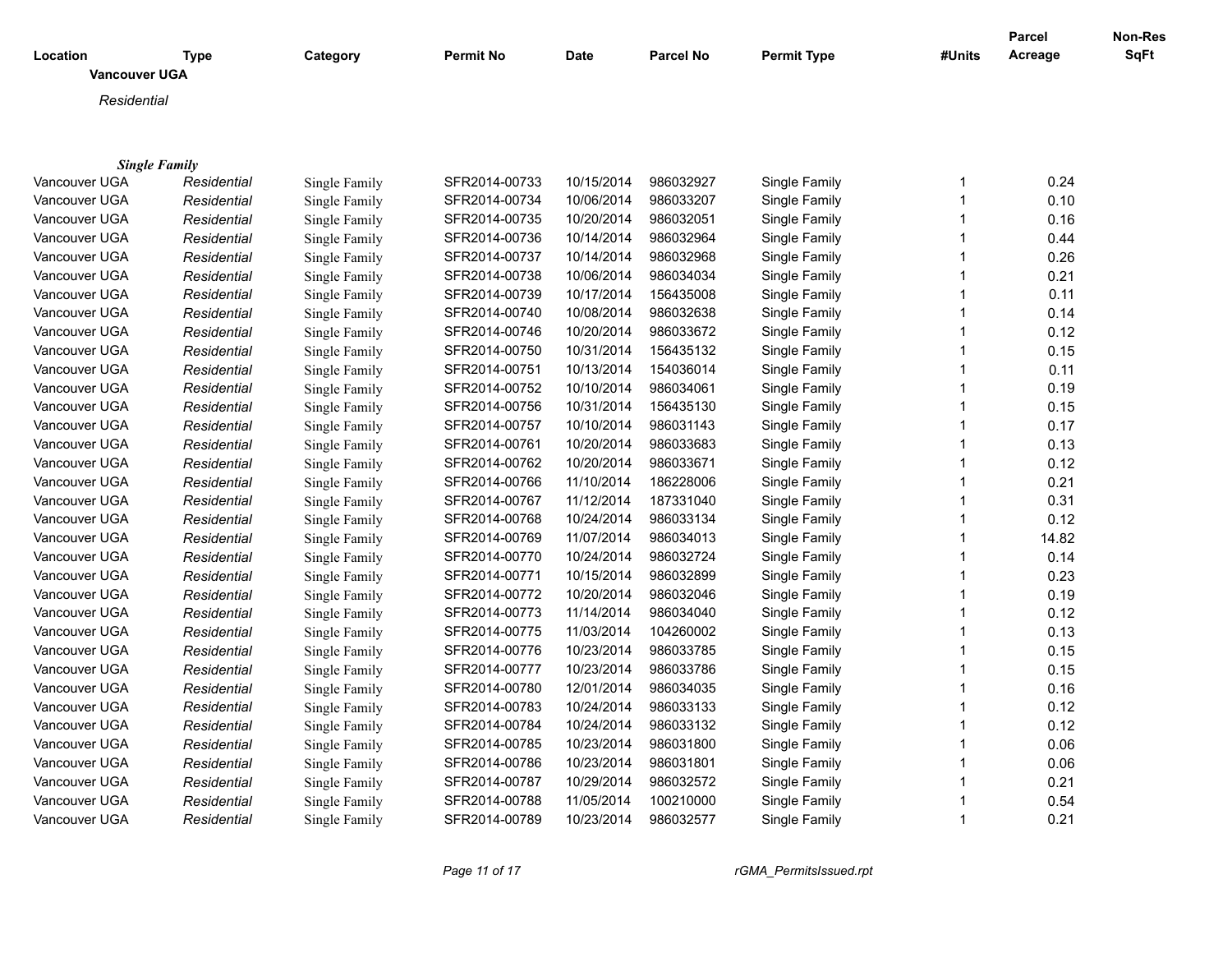|                                  |                      |               |               |            |                  |                    |              | Parcel  | Non-Res |
|----------------------------------|----------------------|---------------|---------------|------------|------------------|--------------------|--------------|---------|---------|
| Location<br><b>Vancouver UGA</b> | <b>Type</b>          | Category      | Permit No     | Date       | <b>Parcel No</b> | <b>Permit Type</b> | #Units       | Acreage | SqFt    |
|                                  |                      |               |               |            |                  |                    |              |         |         |
| Residential                      |                      |               |               |            |                  |                    |              |         |         |
|                                  |                      |               |               |            |                  |                    |              |         |         |
|                                  | <b>Single Family</b> |               |               |            |                  |                    |              |         |         |
| Vancouver UGA                    | Residential          | Single Family | SFR2014-00791 | 11/14/2014 | 986034039        | Single Family      | 1            | 0.12    |         |
| Vancouver UGA                    | Residential          | Single Family | SFR2014-00792 | 11/14/2014 | 986032052        | Single Family      | $\mathbf{1}$ | 0.16    |         |
| Vancouver UGA                    | Residential          | Single Family | SFR2014-00793 | 11/04/2014 | 986031987        | Single Family      | $\mathbf{1}$ | 0.14    |         |
| Vancouver UGA                    | Residential          | Single Family | SFR2014-00794 | 10/30/2014 | 986033179        | Single Family      | $\mathbf{1}$ | 0.13    |         |
| Vancouver UGA                    | Residential          | Single Family | SFR2014-00795 | 11/12/2014 | 986034126        | Single Family      | $\mathbf{1}$ | 0.07    |         |
| Vancouver UGA                    | Residential          | Single Family | SFR2014-00796 | 10/29/2014 | 986034088        | Single Family      | 1            | 0.07    |         |
| Vancouver UGA                    | Residential          | Single Family | SFR2014-00797 | 11/26/2014 | 986034052        | Single Family      | $\mathbf{1}$ | 0.15    |         |
| Vancouver UGA                    | Residential          | Single Family | SFR2014-00798 | 11/13/2014 | 160758192        | Single Family      | $\mathbf{1}$ | 0.10    |         |
| Vancouver UGA                    | Residential          | Single Family | SFR2014-00799 | 11/13/2014 | 160758178        | Single Family      | $\mathbf{1}$ | 0.06    |         |
| Vancouver UGA                    | Residential          | Single Family | SFR2014-00805 | 10/31/2014 | 986031795        | Single Family      | $\mathbf{1}$ | 0.11    |         |
| Vancouver UGA                    | Residential          | Single Family | SFR2014-00806 | 11/14/2014 | 183499000        | Single Family      | $\mathbf{1}$ | 17.05   |         |
| Vancouver UGA                    | Residential          | Single Family | SFR2014-00808 | 11/06/2014 | 156442068        | Single Family      | $\mathbf{1}$ | 0.07    |         |
| Vancouver UGA                    | Residential          | Single Family | SFR2014-00809 | 11/18/2014 | 986031121        | Single Family      | $\mathbf{1}$ | 0.22    |         |
| Vancouver UGA                    | Residential          | Single Family | SFR2014-00810 | 11/03/2014 | 198902000        | Single Family      | 1            | 2.50    |         |
| Vancouver UGA                    | Residential          | Single Family | SFR2014-00813 | 11/24/2014 | 172146015        | Single Family      | $\mathbf 1$  | 1.33    |         |
| Vancouver UGA                    | Residential          | Single Family | SFR2014-00815 | 11/06/2014 | 986032550        | Single Family      | $\mathbf 1$  | 0.29    |         |
| Vancouver UGA                    | Residential          | Single Family | SFR2014-00816 | 11/13/2014 | 986032030        | Single Family      | $\mathbf{1}$ | 0.21    |         |
| Vancouver UGA                    | Residential          | Single Family | SFR2014-00820 | 11/07/2014 | 986032733        | Single Family      | $\mathbf{1}$ | 0.12    |         |
| Vancouver UGA                    | Residential          | Single Family | SFR2014-00821 | 11/06/2014 | 986032647        | Single Family      | $\mathbf{1}$ | 0.18    |         |
| Vancouver UGA                    | Residential          | Single Family | SFR2014-00822 | 11/18/2014 | 986032037        | Single Family      | $\mathbf{1}$ | 0.21    |         |
| Vancouver UGA                    | Residential          | Single Family | SFR2014-00825 | 11/18/2014 | 986032681        | Single Family      | $\mathbf{1}$ | 0.16    |         |
| Vancouver UGA                    | Residential          | Single Family | SFR2014-00828 | 11/04/2014 | 986032743        | Single Family      | $\mathbf{1}$ | 0.13    |         |
| Vancouver UGA                    | Residential          | Single Family | SFR2014-00829 | 11/12/2014 | 986033173        | Single Family      | $\mathbf{1}$ | 0.16    |         |
| Vancouver UGA                    | Residential          | Single Family | SFR2014-00830 | 12/10/2014 | 986032958        | Single Family      | $\mathbf{1}$ | 0.28    |         |
| Vancouver UGA                    | Residential          | Single Family | SFR2014-00831 | 11/12/2014 | 986032943        | Single Family      | $\mathbf{1}$ | 0.27    |         |
| Vancouver UGA                    | Residential          | Single Family | SFR2014-00834 | 11/21/2014 | 986031798        | Single Family      | $\mathbf{1}$ | 0.06    |         |
| Vancouver UGA                    | Residential          | Single Family | SFR2014-00835 | 11/21/2014 | 986031796        | Single Family      | $\mathbf{1}$ | 0.06    |         |
| Vancouver UGA                    | Residential          | Single Family | SFR2014-00836 | 11/24/2014 | 160758146        | Single Family      | $\mathbf{1}$ | 0.07    |         |
| Vancouver UGA                    | Residential          | Single Family | SFR2014-00838 | 11/06/2014 | 986033323        | Single Family      | $\mathbf{1}$ | 0.23    |         |
| Vancouver UGA                    | Residential          | Single Family | SFR2014-00841 | 11/07/2014 | 986031151        | Single Family      | $\mathbf{1}$ | 0.16    |         |
| Vancouver UGA                    | Residential          | Single Family | SFR2014-00842 | 11/21/2014 | 986031797        | Single Family      | 1            | 0.06    |         |
| Vancouver UGA                    | Residential          | Single Family | SFR2014-00843 | 11/21/2014 | 986031799        | Single Family      | $\mathbf{1}$ | 0.06    |         |
| Vancouver UGA                    | Residential          | Single Family | SFR2014-00845 | 11/12/2014 | 986028308        | Single Family      | $\mathbf{1}$ | 0.17    |         |
| Vancouver UGA                    | Residential          | Single Family | SFR2014-00846 | 12/01/2014 | 183269022        | Single Family      | 1            | 0.24    |         |
| Vancouver UGA                    | Residential          | Single Family | SFR2014-00847 | 11/14/2014 | 986032663        | Single Family      | $\mathbf{1}$ | 0.13    |         |

*Page 12 of 17 rGMA\_PermitsIssued.rpt*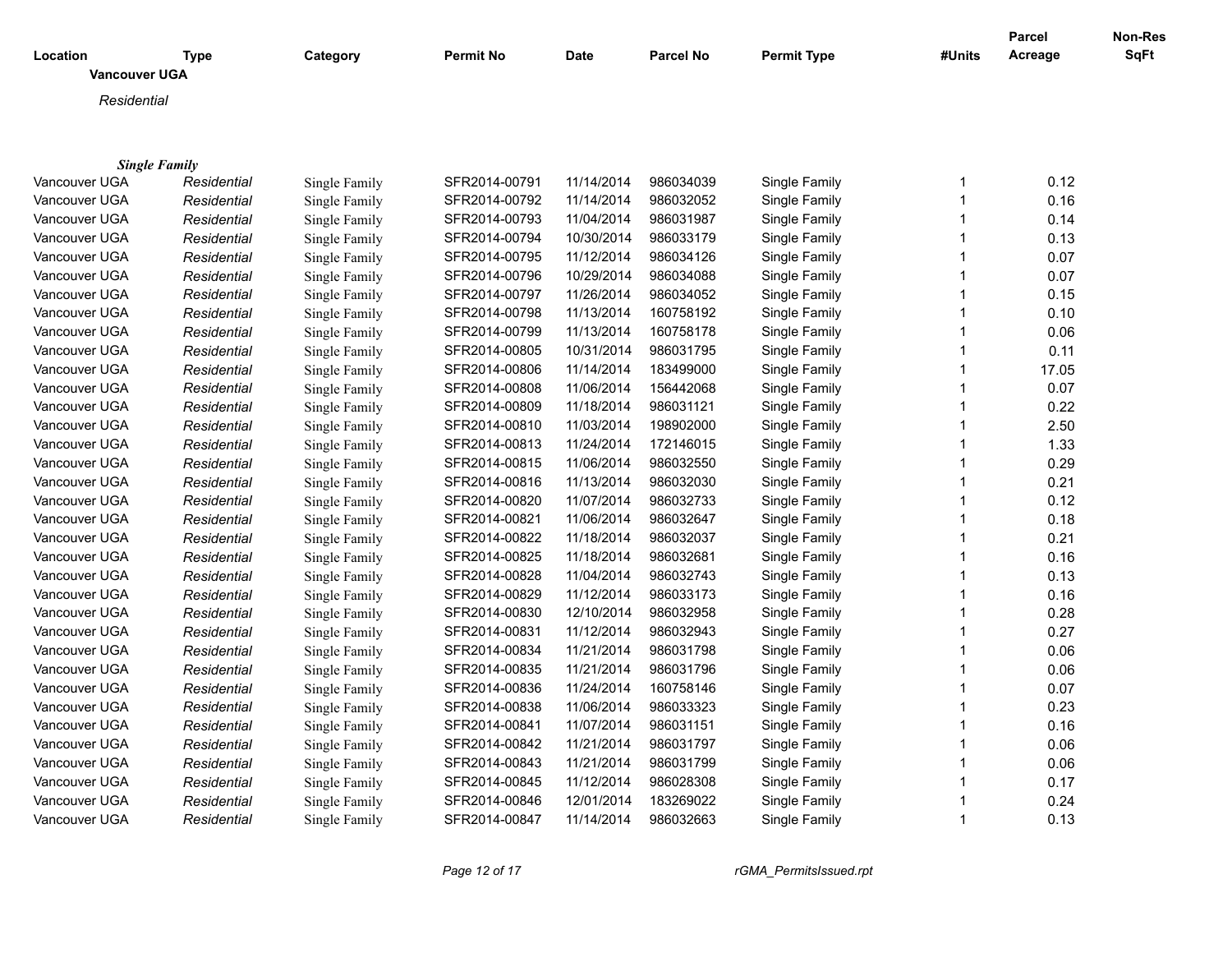|                      |             |               |                  |             |           |                    |              | <b>Parcel</b> | <b>Non-Res</b> |
|----------------------|-------------|---------------|------------------|-------------|-----------|--------------------|--------------|---------------|----------------|
| Location             | <b>Type</b> | Category      | <b>Permit No</b> | <b>Date</b> | Parcel No | <b>Permit Type</b> | #Units       | Acreage       | SqFt           |
| <b>Vancouver UGA</b> |             |               |                  |             |           |                    |              |               |                |
| Residential          |             |               |                  |             |           |                    |              |               |                |
|                      |             |               |                  |             |           |                    |              |               |                |
|                      |             |               |                  |             |           |                    |              |               |                |
| <b>Single Family</b> |             |               |                  |             |           |                    |              |               |                |
| Vancouver UGA        | Residential | Single Family | SFR2014-00849    | 11/12/2014  | 986032712 | Single Family      | $\mathbf 1$  | 0.12          |                |
| Vancouver UGA        | Residential | Single Family | SFR2014-00857    | 12/11/2014  | 098840000 | Single Family      | 1            | 0.40          |                |
| Vancouver UGA        | Residential | Single Family | SFR2014-00865    | 11/18/2014  | 986034183 | Single Family      | 1            | 0.15          |                |
| Vancouver UGA        | Residential | Single Family | SFR2014-00868    | 11/20/2014  | 986032683 | Single Family      | 1            | 0.16          |                |
| Vancouver UGA        | Residential | Single Family | SFR2014-00871    | 12/05/2014  | 188689000 | Single Family      | 1            | 0.32          |                |
| Vancouver UGA        | Residential | Single Family | SFR2014-00873    | 11/18/2014  | 986034087 | Single Family      | 1            | 0.06          |                |
| Vancouver UGA        | Residential | Single Family | SFR2014-00874    | 11/19/2014  | 986032945 | Single Family      | 1            | 0.29          |                |
| Vancouver UGA        | Residential | Single Family | SFR2014-00875    | 12/05/2014  | 156435064 | Single Family      | 1            | 0.12          |                |
| Vancouver UGA        | Residential | Single Family | SFR2014-00876    | 12/12/2014  | 156435134 | Single Family      | $\mathbf 1$  | 0.16          |                |
| Vancouver UGA        | Residential | Single Family | SFR2014-00877    | 12/03/2014  | 986034047 | Single Family      | 1            | 0.13          |                |
| Vancouver UGA        | Residential | Single Family | SFR2014-00879    | 11/21/2014  | 104260001 | Single Family      | $\mathbf{1}$ | 0.13          |                |
| Vancouver UGA        | Residential | Single Family | SFR2014-00880    | 12/05/2014  | 156435062 | Single Family      | 1            | 0.11          |                |
| Vancouver UGA        | Residential | Single Family | SFR2014-00887    | 12/04/2014  | 986032655 | Single Family      | $\mathbf{1}$ | 0.16          |                |
| Vancouver UGA        | Residential | Single Family | SFR2014-00888    | 11/24/2014  | 986033102 | Single Family      | 1            | 0.16          |                |
| Vancouver UGA        | Residential | Single Family | SFR2014-00894    | 12/03/2014  | 986033182 | Single Family      | 1            | 0.10          |                |
| Vancouver UGA        | Residential | Single Family | SFR2014-00895    | 12/05/2014  | 986033802 | Single Family      | 1            | 0.22          |                |
| Vancouver UGA        | Residential | Single Family | SFR2014-00896    | 12/16/2014  | 986032710 | Single Family      | 1            | 0.12          |                |
| Vancouver UGA        | Residential | Single Family | SFR2014-00897    | 11/25/2014  | 986032921 | Single Family      | 1            | 0.25          |                |
| Vancouver UGA        | Residential | Single Family | SFR2014-00898    | 12/02/2014  | 986032926 | Single Family      | 1            | 0.25          |                |
| Vancouver UGA        | Residential | Single Family | SFR2014-00899    | 12/02/2014  | 105469238 | Single Family      | 1            | 0.08          |                |
| Vancouver UGA        | Residential | Single Family | SFR2014-00900    | 12/09/2014  | 986034089 | Single Family      | 1            | 0.06          |                |
| Vancouver UGA        | Residential | Single Family | SFR2014-00901    | 12/09/2014  | 986034129 | Single Family      | 1            | 0.06          |                |
| Vancouver UGA        | Residential | Single Family | SFR2014-00903    | 12/09/2014  | 986032571 | Single Family      | 1            | 0.26          |                |
| Vancouver UGA        | Residential | Single Family | SFR2014-00904    | 12/02/2014  | 986034429 | Single Family      | 1            | 0.18          |                |
| Vancouver UGA        | Residential | Single Family | SFR2014-00905    | 12/16/2014  | 986033172 | Single Family      | 1            | 0.15          |                |
| Vancouver UGA        | Residential | Single Family | SFR2014-00906    | 12/22/2014  | 986034090 | Single Family      | 1            | 0.06          |                |
| Vancouver UGA        | Residential | Single Family | SFR2014-00911    | 12/09/2014  | 986034443 | Single Family      | 1            | 0.18          |                |
| Vancouver UGA        | Residential | Single Family | SFR2014-00913    | 12/23/2014  | 986034444 | Single Family      | $\mathbf{1}$ | 0.17          |                |
| Vancouver UGA        | Residential | Single Family | SFR2014-00914    | 12/02/2014  | 986031271 | Single Family      | 1            | 0.25          |                |
| Vancouver UGA        | Residential | Single Family | SFR2014-00915    | 12/09/2014  | 986034453 | Single Family      | 1            | 0.18          |                |
| Vancouver UGA        | Residential | Single Family | SFR2014-00916    | 12/04/2014  | 986032654 | Single Family      | 1            | 0.16          |                |
| Vancouver UGA        | Residential | Single Family | SFR2014-00920    | 12/08/2014  | 986032617 | Single Family      | 1            | 0.18          |                |
| Vancouver UGA        | Residential | Single Family | SFR2014-00921    | 12/10/2014  | 986032700 | Single Family      | 1            | 0.11          |                |
| Vancouver UGA        | Residential | Single Family | SFR2014-00923    | 12/09/2014  | 986034423 | Single Family      | 1            | 0.17          |                |
| Vancouver UGA        | Residential | Single Family | SFR2014-00924    | 12/08/2014  | 986032608 | Single Family      | $\mathbf 1$  | 0.17          |                |

*Page 13 of 17 rGMA\_PermitsIssued.rpt*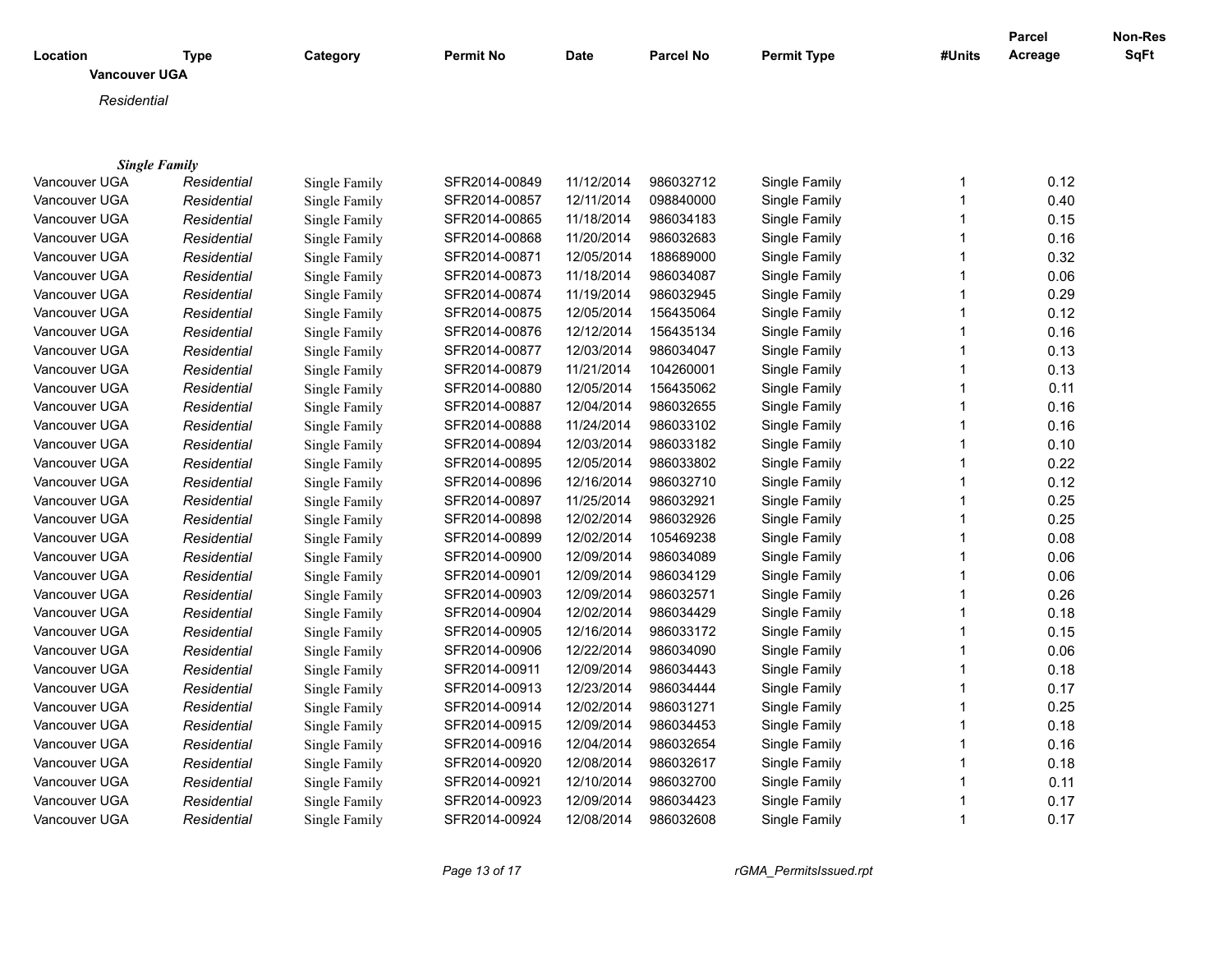| Location<br><b>Vancouver UGA</b> | <b>Type</b> | Category      | <b>Permit No</b> | <b>Date</b> | <b>Parcel No</b> | <b>Permit Type</b>      | #Units | <b>Parcel</b><br>Acreage | <b>Non-Res</b><br>SqFt |
|----------------------------------|-------------|---------------|------------------|-------------|------------------|-------------------------|--------|--------------------------|------------------------|
| Residential                      |             |               |                  |             |                  |                         |        |                          |                        |
|                                  |             |               |                  |             |                  |                         |        |                          |                        |
| <b>Single Family</b>             |             |               |                  |             |                  |                         |        |                          |                        |
| Vancouver UGA                    | Residential | Single Family | SFR2014-00925    | 12/09/2014  | 986034450        | Single Family           |        | 0.18                     |                        |
| Vancouver UGA                    | Residential | Single Family | SFR2014-00927    | 12/22/2014  | 986033190        | Single Family           |        | 0.11                     |                        |
| Vancouver UGA                    | Residential | Single Family | SFR2014-00928    | 12/08/2014  | 986032749        | Single Family           |        | 0.13                     |                        |
| Vancouver UGA                    | Residential | Single Family | SFR2014-00931    | 12/11/2014  | 188287056        | Single Family           |        | 0.14                     |                        |
| Vancouver UGA                    | Residential | Single Family | SFR2014-00933    | 12/22/2014  | 986033187        | Single Family           |        | 0.09                     |                        |
| Vancouver UGA                    | Residential | Single Family | SFR2014-00934    | 12/22/2014  | 986033191        | Single Family           |        | 0.14                     |                        |
| Vancouver UGA                    | Residential | Single Family | SFR2014-00935    | 12/18/2014  | 986032641        | Single Family           |        | 0.22                     |                        |
| Vancouver UGA                    | Residential | Single Family | SFR2014-00937    | 12/09/2014  | 986034725        | Single Family           |        | 0.16                     |                        |
| Vancouver UGA                    | Residential | Single Family | SFR2014-00938    | 12/09/2014  | 986034730        | Single Family           |        | 0.16                     |                        |
| Vancouver UGA                    | Residential | Single Family | SFR2014-00941    | 12/22/2014  | 986033210        | Single Family           |        | 0.10                     |                        |
| Vancouver UGA                    | Residential | Single Family | SFR2014-00944    | 12/31/2014  | 188287102        | Single Family           |        | 0.14                     |                        |
| Vancouver UGA                    | Residential | Single Family | SFR2014-00945    | 12/29/2014  | 986032662        | Single Family           |        | 0.13                     |                        |
| Vancouver UGA                    | Residential | Single Family | SFR2014-00946    | 12/16/2014  | 986032947        | Single Family           |        | 0.38                     |                        |
| Vancouver UGA                    | Residential | Single Family | SFR2014-00953    | 12/31/2014  | 188212010        | Single Family           |        | 0.21                     |                        |
| Vancouver UGA                    | Residential | Single Family | SFR2014-00964    | 12/30/2014  | 986033174        | Single Family           |        | 0.13                     |                        |
| Vancouver UGA                    | Residential | Single Family | SFR2014-00967    | 12/30/2014  | 986032535        | Single Family           |        | 0.15                     |                        |
| Vancouver UGA                    | Residential | Single Family | SFR2014-00968    | 12/30/2014  | 986032580        | Single Family           |        | 0.21                     |                        |
| Vancouver UGA                    | Residential | Single Family | SFR2014-00976    | 12/29/2014  | 986033909        | Single Family           |        | 0.07                     |                        |
| Vancouver UGA                    | Residential | Single Family | SFR2014-00977    | 12/29/2014  | 986033903        | Single Family           |        | 0.07                     |                        |
| Vancouver UGA                    | Residential | Single Family | SFR2014-00980    | 12/31/2014  | 199084000        | Single Family           |        | 4.16                     |                        |
| Vancouver UGA                    | Residential | Single Family | SFR2014-00984    | 12/30/2014  | 986031132        | Single Family           |        | 0.15                     |                        |
|                                  |             |               |                  |             |                  |                         | 158    | Total Single Family      |                        |
|                                  |             |               |                  |             |                  | Vancouver UGA Sub Total | 178    |                          | 21,544                 |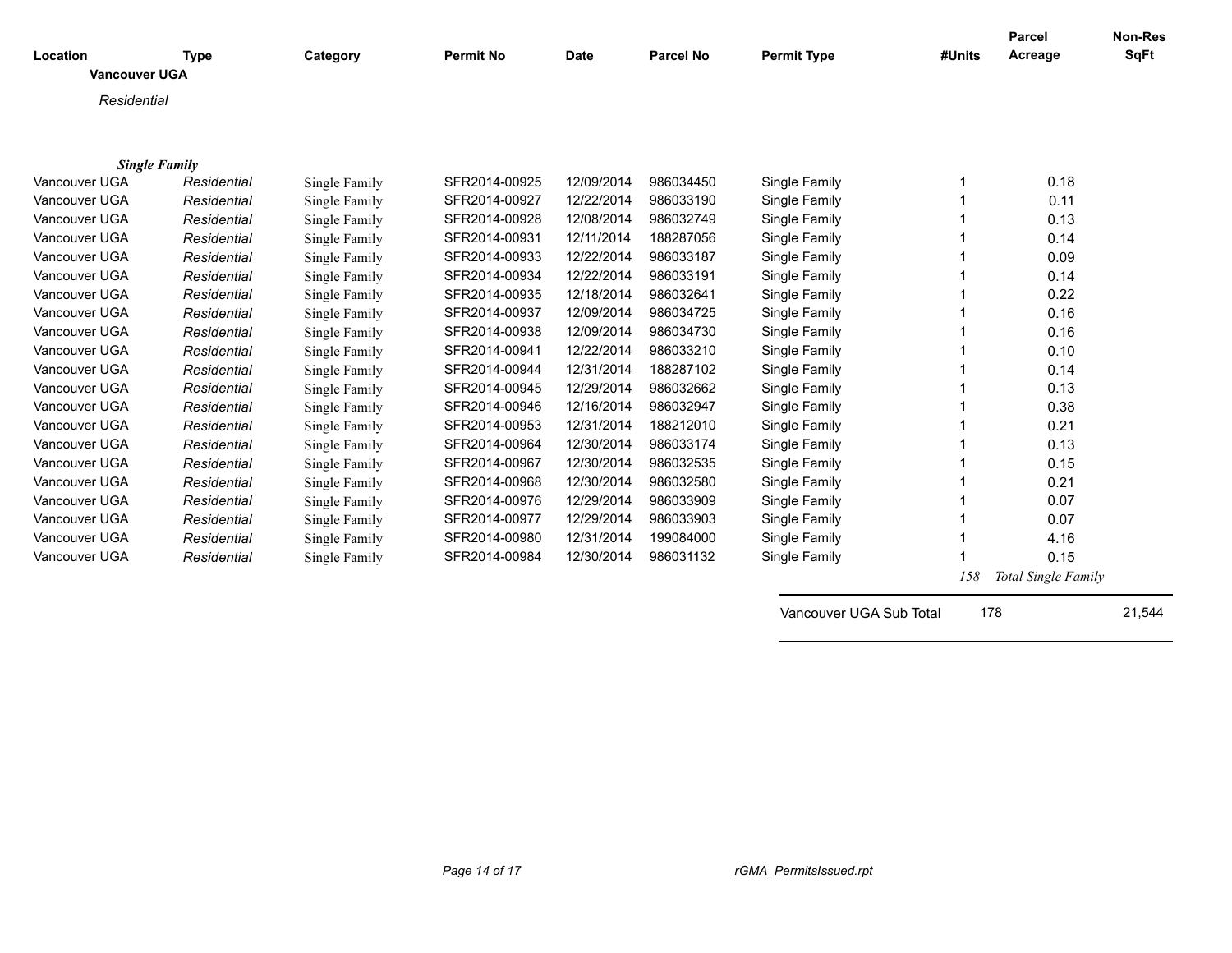| Location<br>Washougal | <b>Type</b> | Category             | <b>Permit No</b> | <b>Date</b> | <b>Parcel No</b>     | <b>Permit Type</b>      | #Units | <b>Parcel</b><br>Acreage | Non-Res<br><b>SqFt</b> |
|-----------------------|-------------|----------------------|------------------|-------------|----------------------|-------------------------|--------|--------------------------|------------------------|
| Residential           |             |                      |                  |             |                      |                         |        |                          |                        |
|                       |             |                      |                  |             |                      |                         |        |                          |                        |
|                       |             |                      |                  |             |                      |                         |        |                          |                        |
| <b>Single Family</b>  |             |                      |                  |             |                      |                         |        |                          |                        |
| Washougal             | Residential | Single Family        | 14070059         | 10/08/2014  | 132813018            | Single Family           | 1      | 0.35                     |                        |
| Washougal             | Residential | <b>Single Family</b> | 14090006         | 10/02/2014  | 132576042            | Single Family           | 1      | 0.23                     |                        |
| Washougal             | Residential | Single Family        | 14090041         | 10/20/2014  | 131173058            | Single Family           | 1      | 0.18                     |                        |
| Washougal             | Residential | Single Family        | 14090049         | 10/20/2014  | 130562016            | Single Family           | 1      | 0.22                     |                        |
| Washougal             | Residential | Single Family        | 14100004         | 10/17/2014  | 128358124            | Single Family           | 1      | 0.17                     |                        |
| Washougal             | Residential | Single Family        | 14100022         | 10/23/2014  | 122996064            | Single Family           | 1      | 0.12                     |                        |
| Washougal             | Residential | Single Family        | 14100040         | 11/26/2014  | 130036084            | Single Family           | 1      | 0.19                     |                        |
| Washougal             | Residential | Single Family        | 14100069         | 11/25/2014  | 071082028            | Single Family           | 1      | 0.27                     |                        |
| Washougal             | Residential | Single Family        | 14110001         | 11/20/2014  | 130031014            | Single Family           | 1      | 0.22                     |                        |
| Washougal             | Residential | Single Family        | 14110011         | 11/26/2014  | 134140378            | Single Family           | 1      | 0.15                     |                        |
| Washougal             | Residential | Single Family        | 14110020         | 12/01/2014  | 131173044            | Single Family           | 1      | 0.20                     |                        |
| Washougal             | Residential | Single Family        | 14110037         | 11/25/2014  | 132576006            | Single Family           | 1      | 0.12                     |                        |
| Washougal             | Residential | <b>Single Family</b> | 14110038         | 11/25/2014  | 132576004            | Single Family           | 1      | 0.13                     |                        |
| Washougal             | Residential | Single Family        | 14110043         | 11/26/2014  | 074651000            | Single Family           | 1      | 0.11                     |                        |
| Washougal             | Residential | Single Family        | 14110055         | 12/01/2014  | 073300036            | Single Family           |        | 0.13                     |                        |
| Washougal             | Residential | Single Family        | 14120004         | 12/19/2014  | 132576026            | Single Family           |        | 0.16                     |                        |
| Washougal             | Residential | Single Family        | 14120008         | 12/31/2014  | 095505000            | Single Family           | 1      | 0.42                     |                        |
| Washougal             | Residential | Single Family        | 14120029         | 12/19/2014  | 132591182            | Single Family           | 1      | 0.20                     |                        |
| Washougal             | Residential | Single Family        | 14120048         | 12/29/2014  | 132591186            | Single Family           | 1      | 0.17                     |                        |
|                       |             |                      |                  |             |                      |                         | 19     | Total Single Family      |                        |
|                       |             |                      |                  |             |                      | Washougal Sub Total     | 19     |                          | 0                      |
| <b>Washougal UGA</b>  |             |                      |                  |             |                      |                         |        |                          |                        |
| Residential           |             |                      |                  |             |                      |                         |        |                          |                        |
|                       |             |                      |                  |             |                      |                         |        |                          |                        |
| <b>Single Family</b>  |             |                      |                  |             |                      |                         |        |                          |                        |
| Washougal UGA         | Residential | Single Family        | SFR2014-00730    | 10/29/2014  | 123409000            | Single Family           |        | 26.49                    |                        |
| Washougal UGA         | Residential | Single Family        | SFR2014-00747    |             | 11/26/2014 095469114 | Single Family           | 1      | 3.65                     |                        |
|                       |             |                      |                  |             |                      |                         |        | 2 Total Single Family    |                        |
|                       |             |                      |                  |             |                      | Washougal UGA Sub Total | 2      |                          | 0                      |
|                       |             |                      |                  |             |                      |                         |        |                          |                        |
|                       |             |                      | Page 15 of 17    |             |                      | rGMA_PermitsIssued.rpt  |        |                          |                        |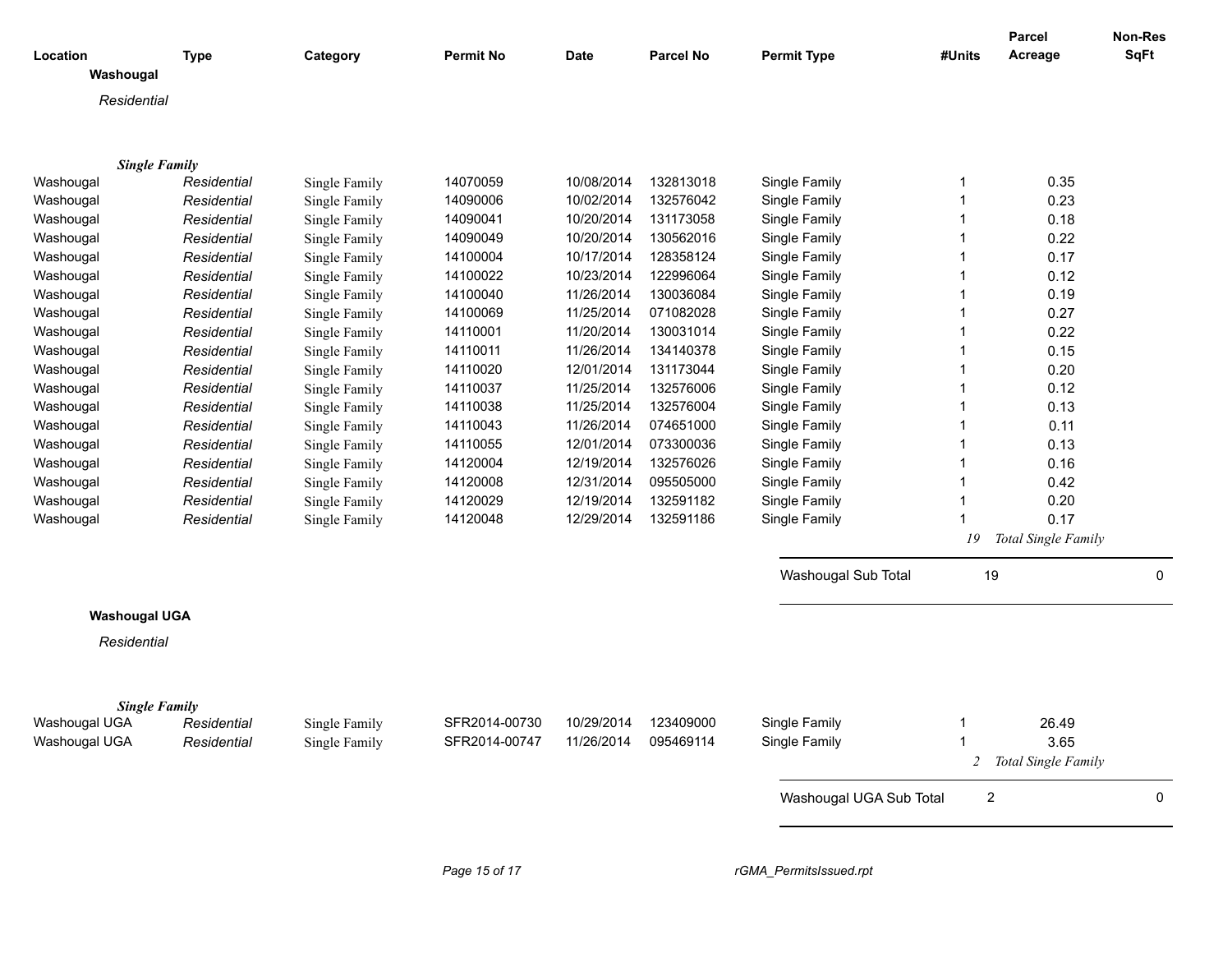| Location    | <b>Type</b><br><b>Clark County (Rural)</b> | Category | <b>Permit No</b> | Date | <b>Parcel No</b> | <b>Permit Type</b> | #Units | <b>Parcel</b><br>Acreage | <b>Non-Res</b><br><b>SqFt</b> |
|-------------|--------------------------------------------|----------|------------------|------|------------------|--------------------|--------|--------------------------|-------------------------------|
| Residential |                                            |          |                  |      |                  |                    |        |                          |                               |
|             |                                            |          |                  |      |                  |                    |        |                          |                               |
|             | <b>Single Family</b>                       |          |                  |      |                  |                    |        |                          |                               |

| Clark County (Rural) | Residential | Additions     | RES2014-00390 | 12/12/2014 | 203789000 | Additions     | 2.18  |
|----------------------|-------------|---------------|---------------|------------|-----------|---------------|-------|
| Clark County (Rural) | Residential | Single Family | SFR2014-00094 | 11/12/2014 | 264813000 | Single Family | 1.33  |
| Clark County (Rural) | Residential | Single Family | SFR2014-00314 | 12/11/2014 | 264395000 | Single Family | 6.00  |
| Clark County (Rural) | Residential | Single Family | SFR2014-00412 | 12/11/2014 | 221678000 | Single Family | 7.96  |
| Clark County (Rural) | Residential | Single Family | SFR2014-00429 | 10/23/2014 | 195781000 | Single Family | 5.00  |
| Clark County (Rural) | Residential | Single Family | SFR2014-00574 | 10/21/2014 | 986032768 | Single Family | 4.40  |
| Clark County (Rural) | Residential | Single Family | SFR2014-00612 | 10/22/2014 | 200959001 | Single Family | 1.68  |
| Clark County (Rural) | Residential | Single Family | SFR2014-00622 | 10/14/2014 | 986033788 | Single Family | 10.00 |
| Clark County (Rural) | Residential | Single Family | SFR2014-00631 | 10/09/2014 | 214448000 | Single Family | 20.00 |
| Clark County (Rural) | Residential | Single Family | SFR2014-00633 | 10/21/2014 | 200959002 | Single Family | 1.78  |
| Clark County (Rural) | Residential | Single Family | SFR2014-00634 | 11/10/2014 | 226050010 | Single Family | 1.72  |
| Clark County (Rural) | Residential | Single Family | SFR2014-00636 | 11/10/2014 | 223512000 | Single Family | 1.79  |
| Clark County (Rural) | Residential | Single Family | SFR2014-00638 | 10/17/2014 | 174616000 | Single Family | 1.88  |
| Clark County (Rural) | Residential | Single Family | SFR2014-00642 | 10/01/2014 | 142258000 | Single Family | 5.04  |
| Clark County (Rural) | Residential | Single Family | SFR2014-00647 | 10/17/2014 | 275003000 | Single Family | 2.55  |
| Clark County (Rural) | Residential | Single Family | SFR2014-00650 | 12/09/2014 | 986027357 | Single Family | 21.00 |
| Clark County (Rural) | Residential | Single Family | SFR2014-00651 | 10/01/2014 | 193573000 | Single Family | 1.64  |
| Clark County (Rural) | Residential | Single Family | SFR2014-00656 | 10/20/2014 | 180095000 | Single Family | 5.02  |
| Clark County (Rural) | Residential | Single Family | SFR2014-00667 | 10/24/2014 | 222992000 | Single Family | 5.90  |
| Clark County (Rural) | Residential | Single Family | SFR2014-00674 | 11/04/2014 | 222311000 | Single Family | 8.12  |
| Clark County (Rural) | Residential | Single Family | SFR2014-00679 | 11/10/2014 | 262436000 | Single Family | 1.96  |
| Clark County (Rural) | Residential | Single Family | SFR2014-00703 | 10/16/2014 | 201752000 | Single Family | 5.00  |
| Clark County (Rural) | Residential | Single Family | SFR2014-00704 | 10/03/2014 | 986028855 | Single Family | 5.00  |
| Clark County (Rural) | Residential | Single Family | SFR2014-00705 | 10/07/2014 | 194813000 | Single Family | 2.50  |
| Clark County (Rural) | Residential | Single Family | SFR2014-00706 | 10/31/2014 | 986033347 | Single Family | 5.00  |
| Clark County (Rural) | Residential | Single Family | SFR2014-00707 | 10/22/2014 | 201828018 | Single Family | 5.00  |
| Clark County (Rural) | Residential | Single Family | SFR2014-00708 | 10/14/2014 | 182634000 | Single Family | 2.40  |
| Clark County (Rural) | Residential | Single Family | SFR2014-00713 | 11/12/2014 | 143053000 | Single Family | 5.15  |
| Clark County (Rural) | Residential | Single Family | SFR2014-00731 | 10/22/2014 | 225885000 | Single Family | 1.00  |
| Clark County (Rural) | Residential | Single Family | SFR2014-00753 | 11/20/2014 | 233477000 | Single Family | 5.09  |
| Clark County (Rural) | Residential | Single Family | SFR2014-00774 | 11/20/2014 | 205277000 | Single Family | 5.22  |
| Clark County (Rural) | Residential | Single Family | SFR2014-00781 | 11/26/2014 | 254356000 | Single Family | 5.00  |
| Clark County (Rural) | Residential | Single Family | SFR2014-00782 | 11/10/2014 | 267198000 | Single Family | 4.99  |
| Clark County (Rural) | Residential | Single Family | SFR2014-00811 | 12/01/2014 | 222964000 | Single Family | 10.00 |
| Clark County (Rural) | Residential | Single Family | SFR2014-00812 | 11/14/2014 | 986034173 | Single Family | 1.07  |
|                      |             |               |               |            |           |               |       |

*Page 16 of 17 rGMA\_PermitsIssued.rpt*